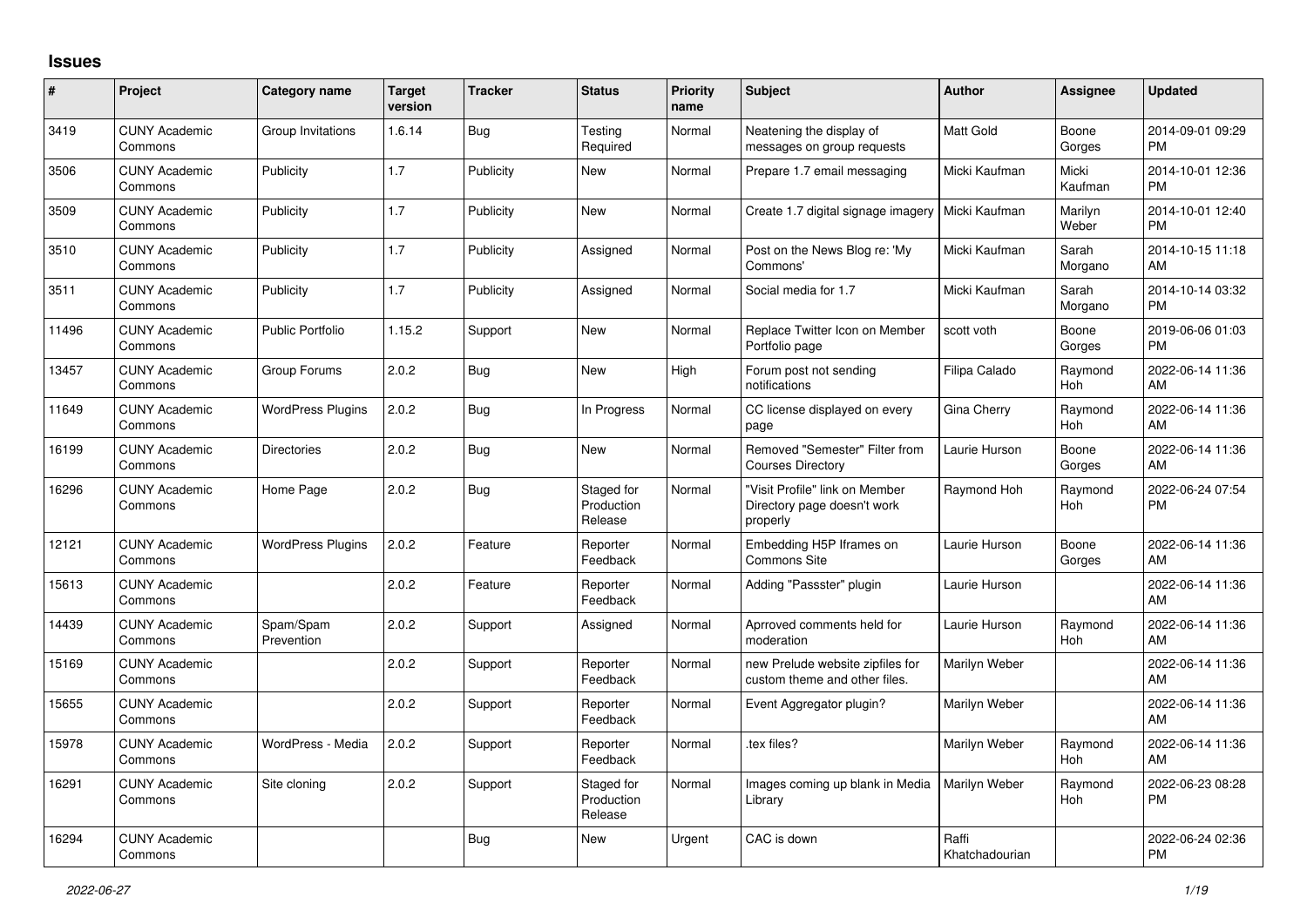| #     | Project                                                                 | <b>Category name</b>     | <b>Target</b><br>version | <b>Tracker</b> | <b>Status</b>        | <b>Priority</b><br>name | <b>Subject</b>                                                       | <b>Author</b>           | <b>Assignee</b>       | <b>Updated</b>                |
|-------|-------------------------------------------------------------------------|--------------------------|--------------------------|----------------|----------------------|-------------------------|----------------------------------------------------------------------|-------------------------|-----------------------|-------------------------------|
| 15685 | <b>CUNY Academic</b><br>Commons                                         |                          |                          | Support        | New                  | High                    | problem with chrome?                                                 | Marilyn Weber           |                       | 2022-04-25 03:40<br><b>PM</b> |
| 14792 | <b>CUNY Academic</b><br>Commons                                         |                          |                          | <b>Bug</b>     | <b>New</b>           | Normal                  | Inconsistent email notifications<br>from gravity forms               | Raffi<br>Khatchadourian |                       | 2021-10-04 01:50<br><b>PM</b> |
| 14908 | <b>CUNY Academic</b><br>Commons                                         | Performance              |                          | Bug            | <b>New</b>           | Normal                  | Stale object cache on cdev                                           | Raymond Hoh             | Boone<br>Gorges       | 2021-12-07 09:45<br>AM        |
| 14936 | <b>CUNY Academic</b><br>Commons                                         |                          |                          | <b>Bug</b>     | <b>New</b>           | Normal                  | Commons websites blocked by<br>SPS campus network                    | Laurie Hurson           |                       | 2021-11-03 03:57<br><b>PM</b> |
| 14940 | <b>CUNY Academic</b><br>Commons                                         |                          |                          | <b>Bug</b>     | <b>New</b>           | Normal                  | Discrepancy between Commons<br>profile "sites" and actual # of sites | Laurie Hurson           |                       | 2021-11-08 11:09<br>AM        |
| 15516 | <b>CUNY Academic</b><br>Commons                                         | <b>WordPress Plugins</b> |                          | Bug            | Reporter<br>Feedback | Normal                  | Can't publish or save draft of post<br>on wordpress.com              | Raffi<br>Khatchadourian | Raymond<br><b>Hoh</b> | 2022-03-02 05:52<br><b>PM</b> |
| 15757 | <b>CUNY Academic</b><br>Commons                                         |                          |                          | <b>Bug</b>     | <b>New</b>           | Normal                  | Members # do not match                                               | Laurie Hurson           |                       | 2022-03-30 04:52<br><b>PM</b> |
| 16177 | <b>CUNY Academic</b><br>Commons                                         | Reply By Email           |                          | <b>Bug</b>     | <b>New</b>           | Normal                  | Switch to Inbound mode for RBE                                       | Raymond Hoh             | Raymond<br><b>Hoh</b> | 2022-05-30 04:32<br><b>PM</b> |
| 16245 | <b>CUNY Academic</b><br>Commons                                         | WordPress (misc)         |                          | <b>Bug</b>     | Reporter<br>Feedback | Normal                  | Save Button missing on<br>WordPress Profile page                     | scott voth              | Raymond<br>Hoh        | 2022-06-16 03:09<br><b>PM</b> |
| 16255 | <b>CUNY Academic</b><br>Commons                                         | WordPress (misc)         |                          | <b>Bug</b>     | <b>New</b>           | Normal                  | Need to define 'MULTISITE'<br>constant in wp-config.php              | Raymond Hoh             |                       | 2022-06-19 09:31<br>AM        |
| 8992  | <b>NYCDH Community</b><br>Site                                          |                          |                          | Bug            | Assigned             | Normal                  | Multiple RBE error reports                                           | Matt Gold               | Raymond<br><b>Hoh</b> | 2017-12-11 05:43<br><b>PM</b> |
| 16290 | <b>CUNY Academic</b><br>Commons                                         |                          |                          | Feature        | Reporter<br>Feedback | Normal                  | Add Table Of Contents Block<br>plug-in                               | Raffi<br>Khatchadourian |                       | 2022-06-24 10:26<br>AM        |
| 2571  | <b>NYCDH Community</b><br>Site                                          |                          |                          | Feature        | Assigned             | Normal                  | Add Google custom search box to<br>homepage                          | <b>Mark Newton</b>      | Raymond<br><b>Hoh</b> | 2013-05-18 07:49<br><b>PM</b> |
| 2573  | <b>NYCDH Community</b><br>Site                                          |                          |                          | Feature        | Reporter<br>Feedback | Normal                  | Add dh nyc twitter list feed to site                                 | <b>Mark Newton</b>      | Matt Gold             | 2013-05-16 11:42<br><b>PM</b> |
| 2574  | <b>NYCDH Community</b><br><b>Site</b>                                   |                          |                          | Feature        | Assigned             | Normal                  | Add Way to Upload Files to<br>Groups                                 | Mark Newton             | Raymond<br>Hoh        | 2013-05-18 07:46<br><b>PM</b> |
| 11968 | JustPublics@365<br>MediaCamp                                            |                          |                          | Feature        | <b>New</b>           | Normal                  | Nanoscience Retractable Display<br>Unit                              | Donald Cherry           | Bonnie<br>Eissner     | 2021-02-19 08:50<br>AM        |
| 12062 | AD/O365 Transition<br>from NonMatric to<br><b>Matriculated Students</b> |                          |                          | Feature        | In Progress          | Normal                  | create solution and console<br>project                               | Emilio Rodriguez        | Emilio<br>Rodriguez   | 2019-11-12 03:56<br><b>PM</b> |
| 14784 | <b>CUNY Academic</b><br>Commons                                         |                          |                          | Support        | Reporter<br>Feedback | Normal                  | User report of logo problem when<br>using Customizer theme           | Marilyn Weber           |                       | 2021-09-17 10:25<br>AM        |
| 15045 | <b>CUNY Academic</b><br>Commons                                         |                          |                          | Support        | <b>New</b>           | Normal                  | no result for KCeL in the search<br>box on the commons               | Marilyn Weber           |                       | 2021-12-10 11:29<br>AM        |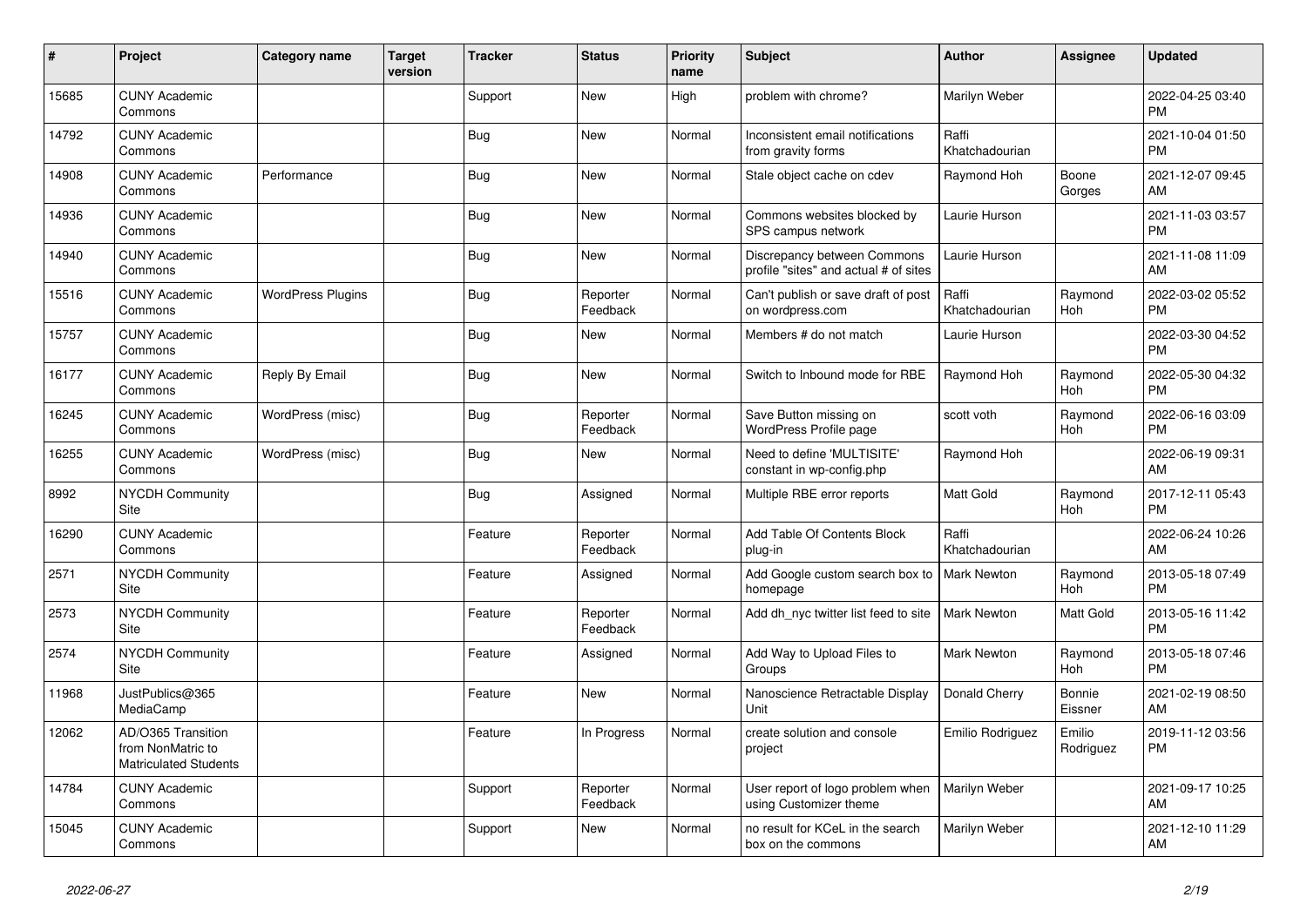| #     | Project                         | <b>Category name</b>           | <b>Target</b><br>version | <b>Tracker</b> | <b>Status</b>        | <b>Priority</b><br>name | <b>Subject</b>                                                         | <b>Author</b>      | <b>Assignee</b>       | <b>Updated</b>                |
|-------|---------------------------------|--------------------------------|--------------------------|----------------|----------------------|-------------------------|------------------------------------------------------------------------|--------------------|-----------------------|-------------------------------|
| 15260 | <b>CUNY Academic</b><br>Commons |                                |                          | Support        | Reporter<br>Feedback | Normal                  | Diacritical markings   European<br><b>Stages</b>                       | Marilyn Weber      |                       | 2022-02-04 08:16<br>AM        |
| 15370 | <b>CUNY Academic</b><br>Commons |                                |                          | Support        | Reporter<br>Feedback | Normal                  | All-in-One Event Calendar?                                             | Marilyn Weber      |                       | 2022-02-17 11:03<br>AM        |
| 15565 | <b>CUNY Academic</b><br>Commons |                                |                          | Support        | <b>New</b>           | Normal                  | Events - send updates to an email<br>listserv                          | Marilyn Weber      |                       | 2022-03-10 01:06<br><b>PM</b> |
| 15767 | <b>CUNY Academic</b><br>Commons | WordPress (misc)               |                          | Support        | <b>New</b>           | Normal                  | Site loading slowly                                                    | scott voth         | Boone<br>Gorges       | 2022-04-04 08:56<br><b>PM</b> |
| 16099 | <b>CUNY Academic</b><br>Commons |                                |                          | Support        | Reporter<br>Feedback | Normal                  | request for Newsletter Glue                                            | Marilyn Weber      |                       | 2022-05-13 12:14<br><b>PM</b> |
| 16110 | <b>CUNY Academic</b><br>Commons |                                |                          | Support        | Reporter<br>Feedback | Normal                  | remove Creative Commons<br>license from pages?                         | Marilyn Weber      | Raymond<br>Hoh        | 2022-05-17 06:11<br><b>PM</b> |
| 2576  | <b>NYCDH Community</b><br>Site  |                                |                          | <b>Bug</b>     | Hold                 | Low                     | Test Next Button in Javascript<br><b>Tutorial Under Activities</b>     | Mark Newton        | Alex Gil              | 2013-05-18 02:55<br><b>PM</b> |
| 2618  | <b>NYCDH Community</b><br>Site  |                                |                          | Bug            | Assigned             | Low                     | Mark blogs as spam when created   Matt Gold<br>by users marked as spam |                    | Boone<br>Gorges       | 2013-06-09 11:38<br><b>PM</b> |
| 2577  | <b>NYCDH Community</b><br>Site  |                                |                          | Feature        | Assigned             | Low                     | Investigate Potential to Add Links<br>to the Forum                     | <b>Mark Newton</b> | Alex Gil              | 2013-05-16 09:40<br><b>PM</b> |
| 13891 | <b>CUNY Academic</b><br>Commons | Internal Tools and<br>Workflow | 2.1.0                    | Feature        | <b>New</b>           | Normal                  | Migrate automated linting to<br>GitHub Actions                         | Boone Gorges       | Jeremy Felt           | 2022-05-26 10:45<br>AM        |
| 15194 | <b>CUNY Academic</b><br>Commons | Internal Tools and<br>Workflow | 2.1.0                    | Feature        | <b>New</b>           | Normal                  | PHPCS sniff for un-restored<br>switch_to_blog() calls                  | Boone Gorges       | Jeremy Felt           | 2022-05-26 10:45<br>AM        |
| 15883 | <b>CUNY Academic</b><br>Commons |                                | 2.1.0                    | Feature        | <b>New</b>           | Normal                  | Release BPGES update                                                   | Boone Gorges       | Boone<br>Gorges       | 2022-05-26 10:39<br>AM        |
| 13946 | <b>CUNY Academic</b><br>Commons | <b>WordPress Plugins</b>       | 2.1.0                    | Support        | Assigned             | Normal                  | Custom Embed handler For<br>OneDrive files                             | scott voth         | Raymond<br><b>Hoh</b> | 2022-05-26 10:46<br>AM        |
| 10439 | <b>CUNY Academic</b><br>Commons | Design                         | 2.1.0                    | Design/UX      | <b>New</b>           | Normal                  | <b>Create Style Guide for Commons</b>                                  | Sonja Leix         | Sara Cannon           | 2022-06-23 06:20<br><b>PM</b> |
| 5691  | <b>CUNY Academic</b><br>Commons | Blogs (BuddyPress)             | Future<br>release        | Bug            | Assigned             | High                    | Differing numbers on Sites display   Matt Gold                         |                    | Raymond<br>Hoh        | 2016-06-13 01:37<br><b>PM</b> |
| 370   | <b>CUNY Academic</b><br>Commons | Registration                   | Future<br>release        | Feature        | Assigned             | High                    | <b>Guest Accounts</b>                                                  | Matt Gold          | Matt Gold             | 2015-04-09 09:33<br><b>PM</b> |
| 2167  | <b>CUNY Academic</b><br>Commons | WordPress (misc)               | Future<br>release        | <b>Bug</b>     | Assigned             | Normal                  | <b>CAC-Livestream Plugin Issues</b>                                    | Michael Smith      | Dominic<br>Giglio     | 2015-01-02 03:06<br><b>PM</b> |
| 3691  | <b>CUNY Academic</b><br>Commons | <b>WordPress Plugins</b>       | Future<br>release        | <b>Bug</b>     | <b>New</b>           | Normal                  | <b>WPMU Domain Mapping</b><br>Debugging on cdev                        | Raymond Hoh        | Matt Gold             | 2014-12-12 09:04<br>AM        |
| 3939  | <b>CUNY Academic</b><br>Commons | <b>WordPress Plugins</b>       | Future<br>release        | <b>Bug</b>     | Hold                 | Normal                  | Activity stream support for<br>Co-Authors Plus plugin                  | Raymond Hoh        | Raymond<br>Hoh        | 2015-11-09 06:13<br>PM        |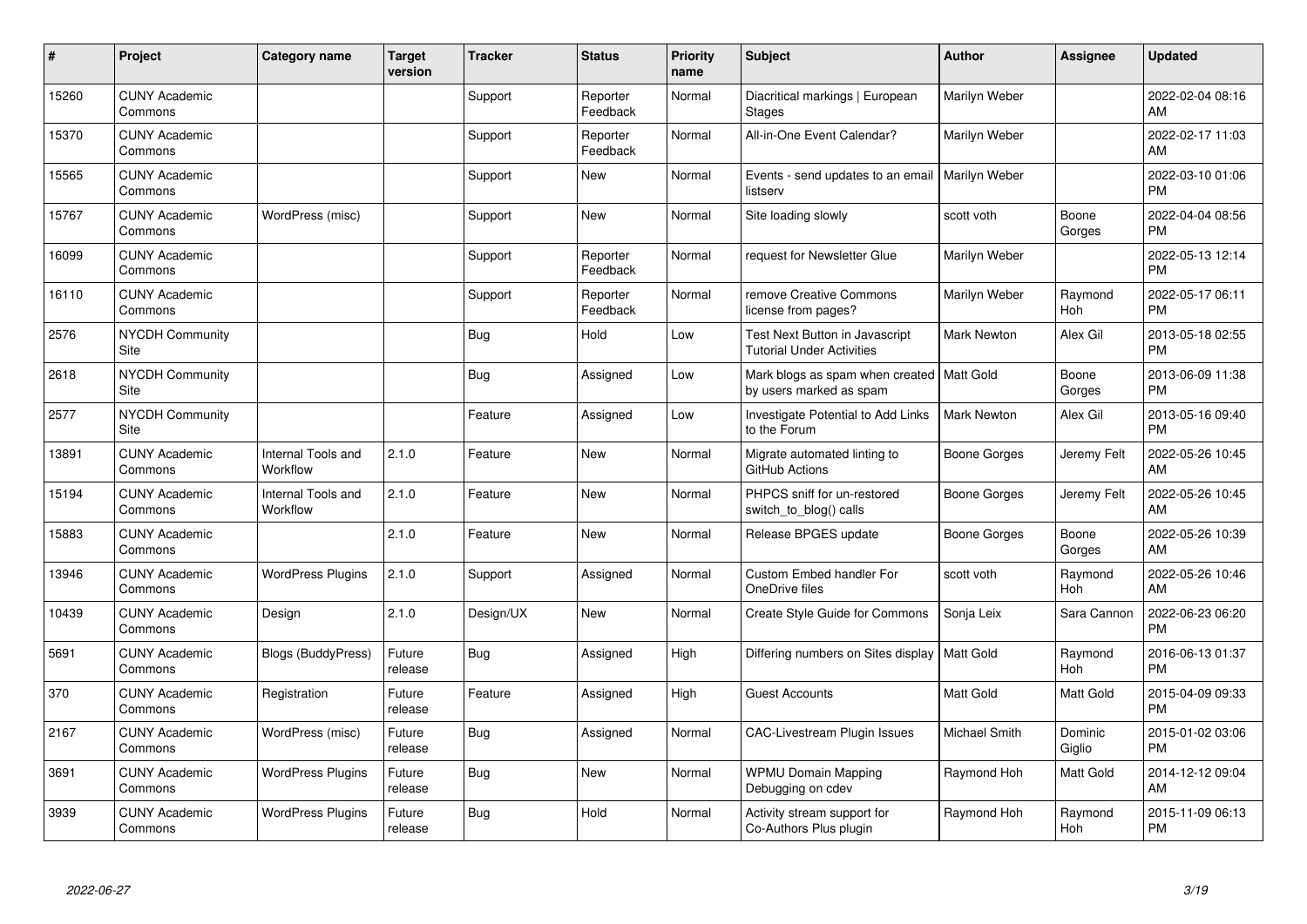| #     | Project                         | <b>Category name</b>     | Target<br>version | <b>Tracker</b> | <b>Status</b>        | <b>Priority</b><br>name | <b>Subject</b>                                                                                               | <b>Author</b>           | <b>Assignee</b>       | <b>Updated</b>                |
|-------|---------------------------------|--------------------------|-------------------|----------------|----------------------|-------------------------|--------------------------------------------------------------------------------------------------------------|-------------------------|-----------------------|-------------------------------|
| 4388  | <b>CUNY Academic</b><br>Commons | WordPress (misc)         | Future<br>release | <b>Bug</b>     | Assigned             | Normal                  | Repeated request for<br>authentication.                                                                      | Alice.Lynn<br>McMichael | Raymond<br><b>Hoh</b> | 2015-08-11 07:35<br><b>PM</b> |
| 4438  | <b>CUNY Academic</b><br>Commons | Events                   | Future<br>release | <b>Bug</b>     | Assigned             | Normal                  | Events Calendar - Export<br><b>Recurring Events</b>                                                          | scott voth              | Daniel Jones          | 2016-05-23 04:25<br><b>PM</b> |
| 4661  | <b>CUNY Academic</b><br>Commons | User Experience          | Future<br>release | <b>Bug</b>     | Assigned             | Normal                  | <b>Simplify Events text</b>                                                                                  | <b>Matt Gold</b>        | Samantha<br>Raddatz   | 2015-10-02 09:06<br><b>PM</b> |
| 5268  | <b>CUNY Academic</b><br>Commons | Group Forums             | Future<br>release | <b>Bug</b>     | Assigned             | Normal                  | Long-time to post to multiple<br>groups                                                                      | Luke Waltzer            | Daniel Jones          | 2016-09-07 06:31<br><b>PM</b> |
| 5282  | <b>CUNY Academic</b><br>Commons | Social Paper             | Future<br>release | <b>Bug</b>     | <b>New</b>           | Normal                  | Replying via email directs to<br>paper but not individual comment.                                           | Marilyn Weber           | Raymond<br>Hoh        | 2016-03-02 01:48<br><b>PM</b> |
| 5488  | <b>CUNY Academic</b><br>Commons | Social Paper             | Future<br>release | <b>Bug</b>     | <b>New</b>           | Normal                  | Add a "last edited by" field to<br>Social Paper group directories                                            | <b>Boone Gorges</b>     |                       | 2016-04-21 10:05<br>PM        |
| 5827  | <b>CUNY Academic</b><br>Commons | <b>Public Portfolio</b>  | Future<br>release | <b>Bug</b>     | Assigned             | Normal                  | Academic Interests square<br>bracket links not working                                                       | scott voth              | Chris Stein           | 2016-08-11 11:59<br>PM        |
| 6755  | <b>CUNY Academic</b><br>Commons | WordPress (misc)         | Future<br>release | <b>Bug</b>     | <b>New</b>           | Normal                  | Cannot Deactivate Plugin                                                                                     | Laura Kane              |                       | 2016-11-16 01:12<br><b>PM</b> |
| 7022  | <b>CUNY Academic</b><br>Commons | Announcements            | Future<br>release | <b>Bug</b>     | <b>New</b>           | Normal                  | Sitewide announcements should<br>be displayed on, and dismissable<br>from, mapped domains                    | <b>Boone Gorges</b>     | Boone<br>Gorges       | 2018-03-22 10:18<br>AM        |
| 7663  | <b>CUNY Academic</b><br>Commons | Social Paper             | Future<br>release | Bug            | <b>New</b>           | Normal                  | Social Paper notifications not<br>formatted correctly on secondary<br>sites                                  | <b>Boone Gorges</b>     | Boone<br>Gorges       | 2018-04-16 03:52<br><b>PM</b> |
| 7981  | <b>CUNY Academic</b><br>Commons | Social Paper             | Future<br>release | Bug            | <b>New</b>           | Normal                  | Social Paper comments should<br>not go to spam                                                               | Luke Waltzer            | Boone<br>Gorges       | 2018-04-16 03:52<br><b>PM</b> |
| 9289  | <b>CUNY Academic</b><br>Commons | <b>WordPress Plugins</b> | Future<br>release | <b>Bug</b>     | Reporter<br>Feedback | Normal                  | Email Users Plugin                                                                                           | Laurie Hurson           | Boone<br>Gorges       | 2018-10-24 12:34<br><b>PM</b> |
| 9835  | <b>CUNY Academic</b><br>Commons | Group Forums             | Future<br>release | <b>Bug</b>     | Assigned             | Normal                  | add a "like" function?                                                                                       | Marilyn Weber           | <b>Erik Trainer</b>   | 2018-06-05 01:49<br>PM        |
| 9926  | <b>CUNY Academic</b><br>Commons | <b>WordPress Plugins</b> | Future<br>release | <b>Bug</b>     | <b>New</b>           | Normal                  | twitter-mentions-as-comments<br>cron jobs can run long                                                       | <b>Boone Gorges</b>     | Boone<br>Gorges       | 2018-10-24 12:34<br><b>PM</b> |
| 11024 | <b>CUNY Academic</b><br>Commons | WordPress (misc)         | Future<br>release | <b>Bug</b>     | <b>New</b>           | Normal                  | Subsites should not show "you<br>should update your .htaccess<br>now" notice after permalink<br>setting save | <b>Boone Gorges</b>     |                       | 2019-01-28 01:35<br><b>PM</b> |
| 11243 | <b>CUNY Academic</b><br>Commons | BuddyPress (misc)        | Future<br>release | <b>Bug</b>     | New                  | Normal                  | Audit bp-custom.php                                                                                          | Raymond Hoh             | Raymond<br>Hoh        | 2022-04-26 11:59<br>AM        |
| 11392 | <b>CUNY Academic</b><br>Commons |                          | Future<br>release | <b>Bug</b>     | New                  | Normal                  | Migrate users away from<br><b>StatPress</b>                                                                  | <b>Boone Gorges</b>     |                       | 2019-04-23 03:53<br><b>PM</b> |
| 12573 | <b>CUNY Academic</b><br>Commons | <b>WordPress Plugins</b> | Future<br>release | Bug            | New                  | Normal                  | CommentPress Core Issues                                                                                     | scott voth              |                       | 2020-03-24 04:32<br>PM        |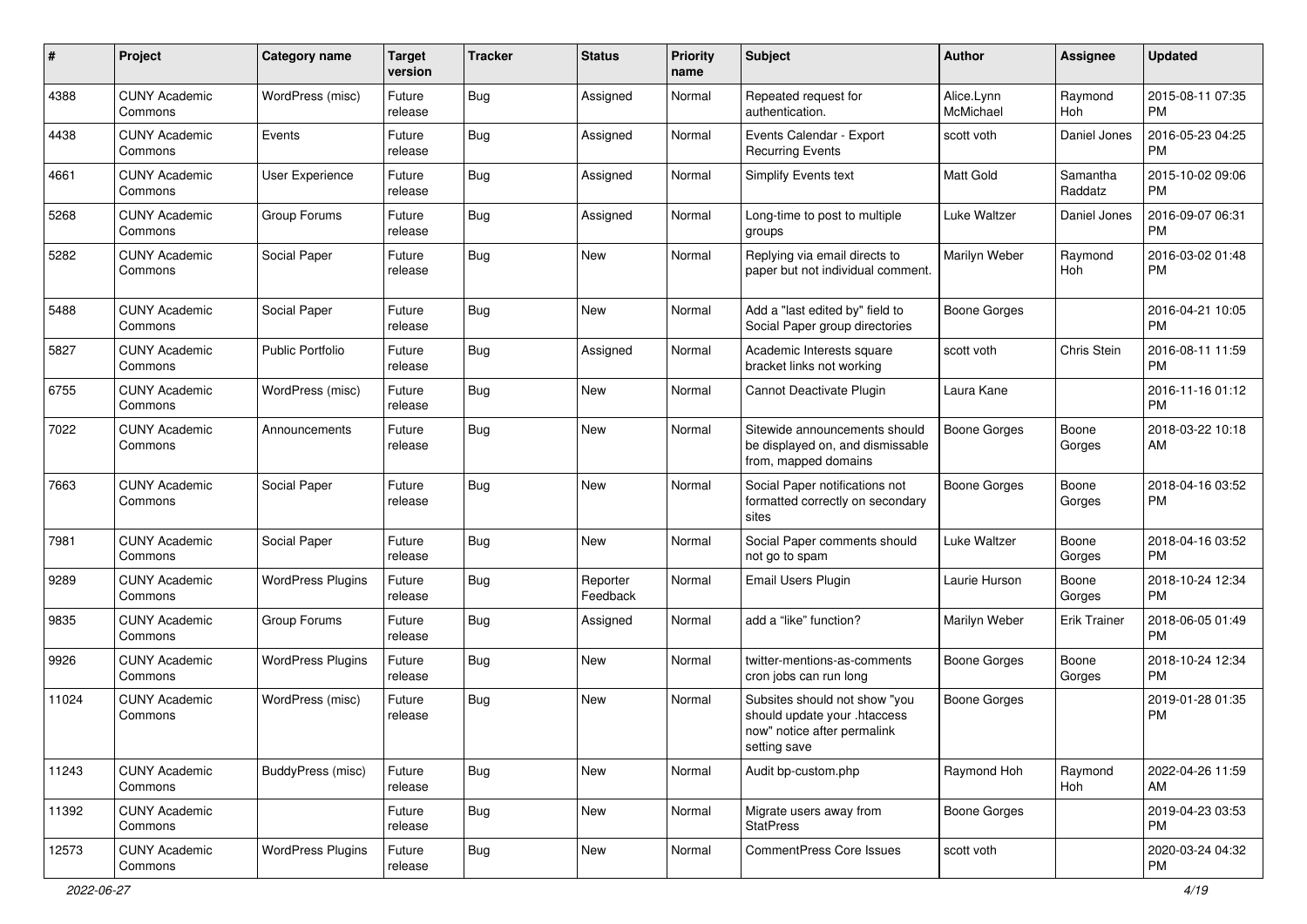| #     | <b>Project</b>                  | Category name            | <b>Target</b><br>version | <b>Tracker</b> | <b>Status</b> | <b>Priority</b><br>name | <b>Subject</b>                                                    | Author              | Assignee            | <b>Updated</b>                |
|-------|---------------------------------|--------------------------|--------------------------|----------------|---------------|-------------------------|-------------------------------------------------------------------|---------------------|---------------------|-------------------------------|
| 13331 | <b>CUNY Academic</b><br>Commons | Site cloning             | Future<br>release        | Bug            | <b>New</b>    | Normal                  | Combine Site Template and<br>Clone operations                     | Boone Gorges        | Jeremy Felt         | 2021-11-19 12:39<br><b>PM</b> |
| 14113 | <b>CUNY Academic</b><br>Commons | WordPress (misc)         | Future<br>release        | Bug            | Hold          | Normal                  | Block Editor Not Working on this<br>page - Json error             | scott voth          | Boone<br>Gorges     | 2021-03-05 11:01<br>AM        |
| 14496 | <b>CUNY Academic</b><br>Commons | Domain Mapping           | Future<br>release        | Bug            | <b>New</b>    | Normal                  | Mapped domain SSO uses<br>third-party cookies                     | Raymond Hoh         | Raymond<br>Hoh      | 2021-05-24 04:03<br><b>PM</b> |
| 14987 | <b>CUNY Academic</b><br>Commons | <b>WordPress Plugins</b> | Future<br>release        | Bug            | <b>New</b>    | Normal                  | Elementor update causes<br>database freeze-up                     | Boone Gorges        | Boone<br>Gorges     | 2021-11-29 12:02<br><b>PM</b> |
| 287   | <b>CUNY Academic</b><br>Commons | WordPress (misc)         | Future<br>release        | Feature        | Assigned      | Normal                  | Create troubleshooting tool for<br>account sign-up                | <b>Matt Gold</b>    | Boone<br>Gorges     | 2015-11-09 06:17<br><b>PM</b> |
| 308   | <b>CUNY Academic</b><br>Commons | Registration             | Future<br>release        | Feature        | New           | Normal                  | Group recommendations for<br>signup process                       | Boone Gorges        | Samantha<br>Raddatz | 2015-11-09 05:07<br><b>PM</b> |
| 364   | <b>CUNY Academic</b><br>Commons | <b>WordPress Plugins</b> | Future<br>release        | Feature        | <b>New</b>    | Normal                  | <b>Bulletin Board</b>                                             | <b>Matt Gold</b>    |                     | 2015-01-05 08:50<br><b>PM</b> |
| 365   | <b>CUNY Academic</b><br>Commons | WordPress (misc)         | Future<br>release        | Feature        | Assigned      | Normal                  | <b>Create Mouseover Tooltips</b><br>throughout Site               | <b>Matt Gold</b>    | Chris Stein         | 2015-11-09 06:18<br><b>PM</b> |
| 377   | <b>CUNY Academic</b><br>Commons | BuddyPress (misc)        | Future<br>release        | Feature        | Assigned      | Normal                  | Like buttons                                                      | Matt Gold           | Boone<br>Gorges     | 2010-11-16 05:13<br><b>PM</b> |
| 412   | <b>CUNY Academic</b><br>Commons | <b>WordPress Themes</b>  | Future<br>release        | Feature        | Assigned      | Normal                  | <b>Featured Themes</b>                                            | <b>Matt Gold</b>    | Dominic<br>Giglio   | 2015-01-05 08:44<br><b>PM</b> |
| 435   | <b>CUNY Academic</b><br>Commons | BuddyPress (misc)        | Future<br>release        | Feature        | Assigned      | Normal                  | Include Avatar Images in Forum<br><b>Post Notification Emails</b> | Matt Gold           | Boone<br>Gorges     | 2010-12-08 12:40<br><b>PM</b> |
| 481   | <b>CUNY Academic</b><br>Commons | Groups (misc)            | Future<br>release        | Feature        | Assigned      | Normal                  | ability to archive inactive groups<br>and blogs                   | Michael Mandiberg   | Samantha<br>Raddatz | 2015-11-09 05:56<br><b>PM</b> |
| 497   | <b>CUNY Academic</b><br>Commons | <b>WordPress Plugins</b> | Future<br>release        | Feature        | Assigned      | Normal                  | Drag and Drop Ordering on<br><b>Gallery Post Plugin</b>           | <b>Matt Gold</b>    | Ron Rennick         | 2015-11-09 06:18<br><b>PM</b> |
| 500   | <b>CUNY Academic</b><br>Commons | BuddyPress (misc)        | Future<br>release        | Feature        | Assigned      | Normal                  | <b>Export Group Data</b>                                          | <b>Matt Gold</b>    | Boone<br>Gorges     | 2010-12-19 12:09<br><b>PM</b> |
| 554   | <b>CUNY Academic</b><br>Commons | BuddyPress (misc)        | Future<br>release        | Feature        | Assigned      | Normal                  | Add Trackback notifications to<br>site-wide activity feed         | <b>Matt Gold</b>    | Boone<br>Gorges     | 2015-11-09 06:19<br><b>PM</b> |
| 585   | <b>CUNY Academic</b><br>Commons | Group Forums             | Future<br>release        | Feature        | Assigned      | Normal                  | Merge Forum Topics                                                | Sarah Morgano       | Boone<br>Gorges     | 2011-07-06 04:11<br><b>PM</b> |
| 599   | <b>CUNY Academic</b><br>Commons | BuddyPress (misc)        | Future<br>release        | Feature        | Assigned      | Normal                  | Consider adding rating plugins for<br>BuddyPress/BBPress          | <b>Matt Gold</b>    | Boone<br>Gorges     | 2011-08-22 06:50<br><b>PM</b> |
| 618   | <b>CUNY Academic</b><br>Commons | <b>BuddyPress Docs</b>   | Future<br>release        | Feature        | Assigned      | Normal                  | BuddyPress Docs: export formats                                   | <b>Boone Gorges</b> | Boone<br>Gorges     | 2015-11-09 05:38<br><b>PM</b> |
| 635   | <b>CUNY Academic</b><br>Commons | BuddyPress (misc)        | Future<br>release        | Feature        | Assigned      | Normal                  | Big Blue Button -<br>Videoconferencing in Groups and<br>Blogs     | <b>Matt Gold</b>    | Boone<br>Gorges     | 2011-03-14 03:24<br><b>PM</b> |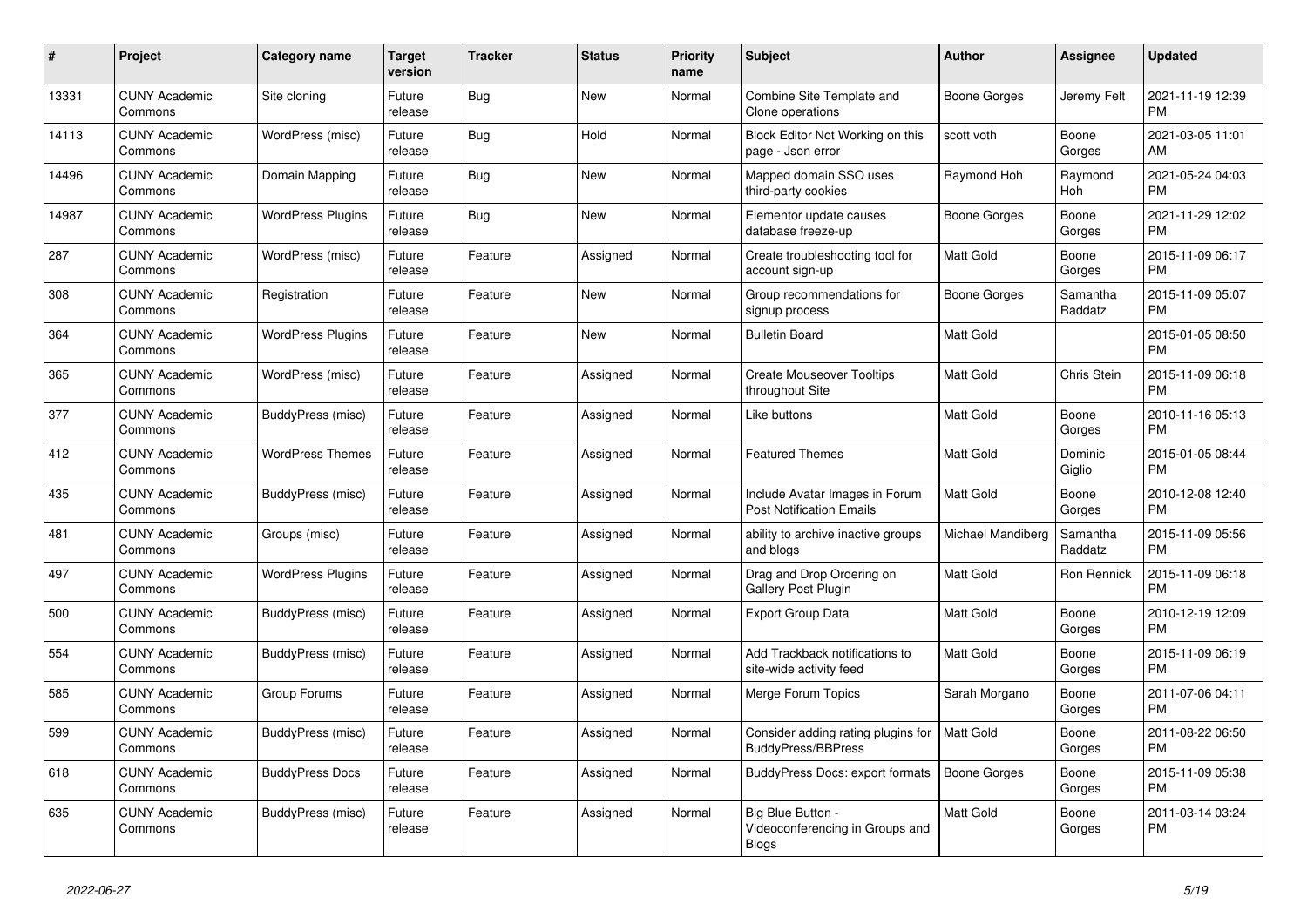| $\#$ | Project                         | <b>Category name</b>    | <b>Target</b><br>version | <b>Tracker</b> | <b>Status</b>        | <b>Priority</b><br>name | <b>Subject</b>                                                                 | <b>Author</b>       | <b>Assignee</b>     | <b>Updated</b>                |
|------|---------------------------------|-------------------------|--------------------------|----------------|----------------------|-------------------------|--------------------------------------------------------------------------------|---------------------|---------------------|-------------------------------|
| 653  | <b>CUNY Academic</b><br>Commons | Group Blogs             | Future<br>release        | Feature        | Assigned             | Normal                  | Redesign Integration of Groups<br>and Blogs                                    | <b>Matt Gold</b>    | Samantha<br>Raddatz | 2015-11-09 05:40<br><b>PM</b> |
| 658  | <b>CUNY Academic</b><br>Commons | WordPress Plugins       | Future<br>release        | Feature        | Assigned             | Normal                  | Rebulid Sitewide Tag Suggestion                                                | Matt Gold           | Boone<br>Gorges     | 2015-01-05 08:47<br><b>PM</b> |
| 1105 | <b>CUNY Academic</b><br>Commons | WordPress (misc)        | Future<br>release        | Feature        | Assigned             | Normal                  | Rephrase Blog Privacy Options                                                  | <b>Matt Gold</b>    | Samantha<br>Raddatz | 2015-11-09 06:19<br><b>PM</b> |
| 1422 | <b>CUNY Academic</b><br>Commons | <b>BuddyPress Docs</b>  | Future<br>release        | Feature        | Assigned             | Normal                  | Make "created Doc" activity icons<br>non-mini                                  | <b>Boone Gorges</b> | Boone<br>Gorges     | 2015-11-09 05:48<br><b>PM</b> |
| 1460 | <b>CUNY Academic</b><br>Commons | Analytics               | Future<br>release        | Feature        | Assigned             | Normal                  | Update System Report                                                           | <b>Brian Foote</b>  | Boone<br>Gorges     | 2015-11-09 06:13<br><b>PM</b> |
| 1508 | <b>CUNY Academic</b><br>Commons | WordPress (misc)        | Future<br>release        | Feature        | Assigned             | Normal                  | Share login cookies across<br>mapped domains                                   | Boone Gorges        | Boone<br>Gorges     | 2012-07-02 12:12<br><b>PM</b> |
| 1544 | <b>CUNY Academic</b><br>Commons | Groups (misc)           | Future<br>release        | Feature        | Reporter<br>Feedback | Normal                  | Group Filtering and Sorting                                                    | <b>Matt Gold</b>    | Chris Stein         | 2019-03-01 02:25<br><b>PM</b> |
| 1744 | <b>CUNY Academic</b><br>Commons | <b>BuddyPress Docs</b>  | Future<br>release        | Feature        | Assigned             | Normal                  | Spreadsheet-style Docs                                                         | Boone Gorges        | Boone<br>Gorges     | 2015-11-09 06:13<br>PM        |
| 1888 | <b>CUNY Academic</b><br>Commons | Home Page               | Future<br>release        | Feature        | Assigned             | Normal                  | Refactor BP MPO Activity Filter to<br>support proper pagination                | Sarah Morgano       | Boone<br>Gorges     | 2014-05-01 07:11<br><b>PM</b> |
| 2523 | <b>CUNY Academic</b><br>Commons | <b>BuddyPress Docs</b>  | Future<br>release        | Feature        | Assigned             | Normal                  | Allow Users to Upload Images to<br><b>BP</b> Docs                              | <b>Matt Gold</b>    | Boone<br>Gorges     | 2015-11-09 06:14<br><b>PM</b> |
| 2753 | <b>CUNY Academic</b><br>Commons | Public Portfolio        | Future<br>release        | Feature        | <b>New</b>           | Normal                  | Create actual actual tagification in<br>academic interests and other<br>fields | Micki Kaufman       | Boone<br>Gorges     | 2015-01-05 08:52<br><b>PM</b> |
| 2754 | <b>CUNY Academic</b><br>Commons | Design                  | Future<br>release        | Feature        | Assigned             | Normal                  | Determine strategy for CAC logo<br>handling in top header                      | Micki Kaufman       | Chris Stein         | 2015-01-05 08:53<br><b>PM</b> |
| 2832 | <b>CUNY Academic</b><br>Commons | <b>Public Portfolio</b> | Future<br>release        | Feature        | Assigned             | Normal                  | Improve interface for (not)<br>auto-linking profile fields                     | Boone Gorges        | Chris Stein         | 2015-01-05 08:52<br><b>PM</b> |
| 2881 | <b>CUNY Academic</b><br>Commons | <b>Public Portfolio</b> | Future<br>release        | Feature        | Assigned             | Normal                  | Redesign the UX for Profiles                                                   | Chris Stein         | Chris Stein         | 2016-10-13 12:45<br><b>PM</b> |
| 3002 | <b>CUNY Academic</b><br>Commons | Search                  | Future<br>release        | Feature        | Assigned             | Normal                  | Overhaul CAC search by using<br>external search appliance                      | <b>Boone Gorges</b> | Boone<br>Gorges     | 2020-07-15 03:05<br><b>PM</b> |
| 3042 | <b>CUNY Academic</b><br>Commons | Public Portfolio        | Future<br>release        | Feature        | Assigned             | Normal                  | Browsing member interests                                                      | Matt Gold           | Boone<br>Gorges     | 2015-03-21 09:04<br><b>PM</b> |
| 3090 | <b>CUNY Academic</b><br>Commons | Twitter page            | Future<br>release        | Feature        | Assigned             | Normal                  | Prevent Retweets from showing<br>up on Commons twitter page                    | <b>Matt Gold</b>    | <b>Tahir Butt</b>   | 2016-10-24 11:31<br>AM        |
| 3192 | <b>CUNY Academic</b><br>Commons | Group Forums            | Future<br>release        | Feature        | Assigned             | Normal                  | Customizable forum views for<br>bbPress 2.x group forums                       | Boone Gorges        | Raymond<br>Hoh      | 2015-11-09 12:47<br><b>PM</b> |
| 3193 | <b>CUNY Academic</b><br>Commons | Group Forums            | Future<br>release        | Feature        | Assigned             | Normal                  | bbPress 2.x dynamic roles and<br>RBE                                           | Boone Gorges        | Boone<br>Gorges     | 2014-09-30 01:30<br><b>PM</b> |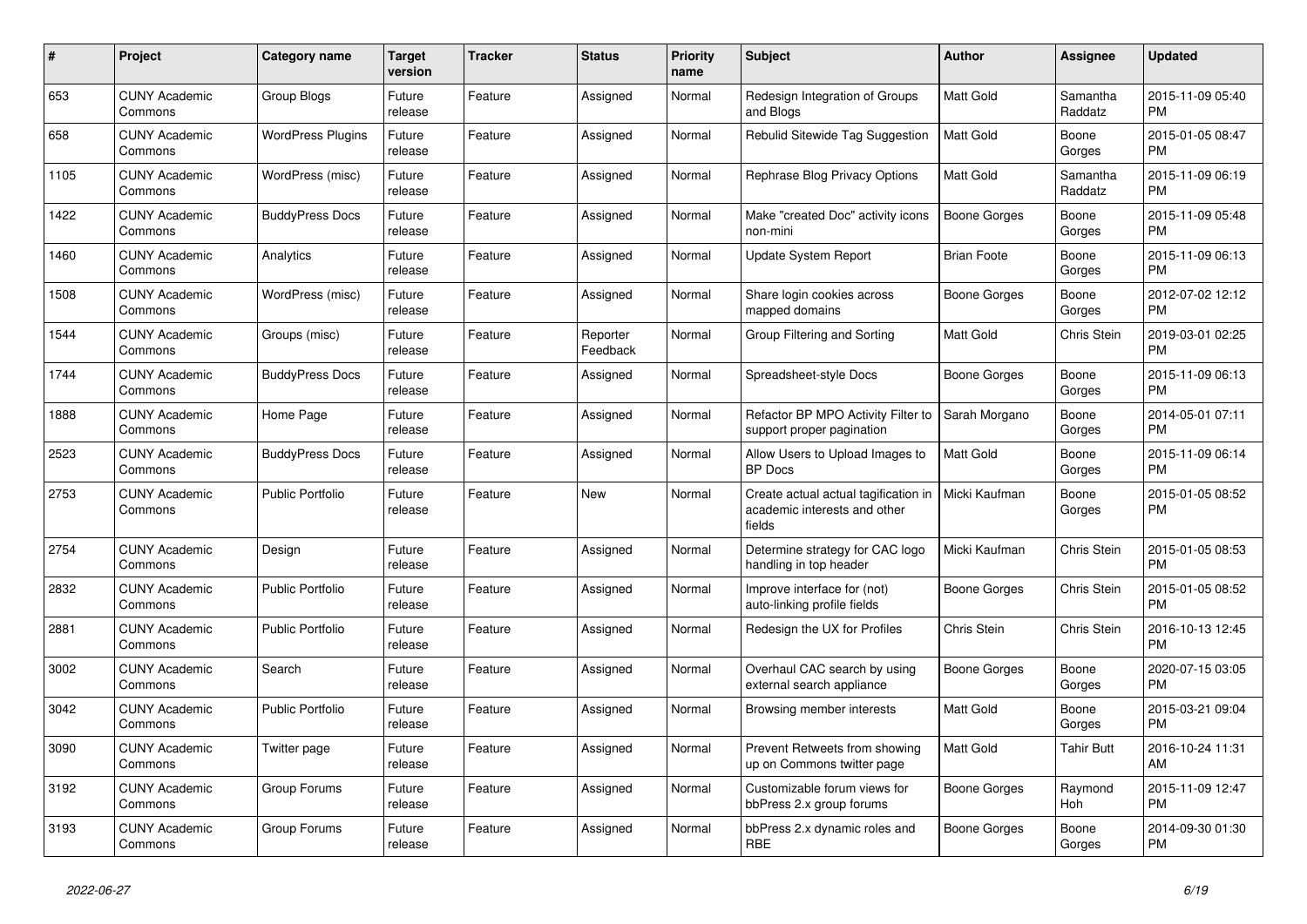| #    | Project                         | <b>Category name</b>    | <b>Target</b><br>version | <b>Tracker</b> | <b>Status</b> | <b>Priority</b><br>name | Subject                                                                           | Author              | Assignee              | <b>Updated</b>                |
|------|---------------------------------|-------------------------|--------------------------|----------------|---------------|-------------------------|-----------------------------------------------------------------------------------|---------------------|-----------------------|-------------------------------|
| 3220 | <b>CUNY Academic</b><br>Commons | <b>Public Portfolio</b> | Future<br>release        | Feature        | Assigned      | Normal                  | Add indent/outdent option to<br>Formatting Buttons on Profile<br>Page             | Matt Gold           | Boone<br>Gorges       | 2014-05-21 10:39<br>РM        |
| 3308 | <b>CUNY Academic</b><br>Commons | Group Invitations       | Future<br>release        | Feature        | Assigned      | Normal                  | Allow members to rescind group<br>invitations                                     | Matt Gold           | Boone<br>Gorges       | 2015-04-01 08:53<br>PM        |
| 3330 | <b>CUNY Academic</b><br>Commons | My Commons              | Future<br>release        | Feature        | Assigned      | Normal                  | 'Commons Information" tool                                                        | <b>Boone Gorges</b> | Chris Stein           | 2014-09-22 08:46<br>PM        |
| 3458 | <b>CUNY Academic</b><br>Commons | Groups (misc)           | Future<br>release        | Feature        | Assigned      | Normal                  | Filter Members of Group by<br>Campus                                              | Michael Smith       | Samantha<br>Raddatz   | 2014-09-26 08:32<br><b>PM</b> |
| 3473 | <b>CUNY Academic</b><br>Commons | User Experience         | Future<br>release        | Feature        | Assigned      | Normal                  | Commons profile: Add help info<br>about "Positions" replacing "title"             | Keith Miyake        | Samantha<br>Raddatz   | 2015-11-09 02:28<br><b>PM</b> |
| 3475 | <b>CUNY Academic</b><br>Commons | Events                  | Future<br>release        | Feature        | Assigned      | Normal                  | Request to add plugin to<br>streamline room<br>booking/appointment booking        | Naomi Barrettara    | Boone<br>Gorges       | 2014-12-01 05:14<br><b>PM</b> |
| 3517 | <b>CUNY Academic</b><br>Commons | My Commons              | Future<br>release        | Feature        | Assigned      | Normal                  | Mute/Unmute My Commons<br>updates                                                 | Matt Gold           | Raymond<br><b>Hoh</b> | 2015-11-09 01:19<br><b>PM</b> |
| 3536 | <b>CUNY Academic</b><br>Commons | My Commons              | Future<br>release        | Feature        | Assigned      | Normal                  | Infinite Scroll on My Commons<br>page                                             | Matt Gold           | Raymond<br>Hoh        | 2015-04-13 04:42<br>РM        |
| 3580 | <b>CUNY Academic</b><br>Commons | Group Blogs             | Future<br>release        | Feature        | New           | Normal                  | Multiple blogs per group                                                          | <b>Boone Gorges</b> | Boone<br>Gorges       | 2018-02-20 02:02<br><b>PM</b> |
| 3662 | <b>CUNY Academic</b><br>Commons | <b>SEO</b>              | Future<br>release        | Feature        | Assigned      | Normal                  | Duplicate Content/SEO/Google<br>issues                                            | Matt Gold           | Raymond<br>Hoh        | 2015-04-13 04:37<br><b>PM</b> |
| 3759 | <b>CUNY Academic</b><br>Commons | WordPress (misc)        | Future<br>release        | Feature        | Assigned      | Normal                  | Review Interface for Adding Users   Matt Gold<br>to Blogs                         |                     | Boone<br>Gorges       | 2015-03-24 05:52<br><b>PM</b> |
| 3768 | <b>CUNY Academic</b><br>Commons | <b>Public Portfolio</b> | Future<br>release        | Feature        | Assigned      | Normal                  | Institutions/Past positions on<br>public portfolios                               | Matt Gold           | Boone<br>Gorges       | 2018-04-23 10:44<br>AM        |
| 3770 | <b>CUNY Academic</b><br>Commons | <b>Public Portfolio</b> | Future<br>release        | Feature        | Assigned      | Normal                  | Improve Layout/Formatting of<br>Positions Area on Public<br>Portfolios            | Matt Gold           | Chris Stein           | 2015-04-01 09:17<br><b>PM</b> |
| 4053 | <b>CUNY Academic</b><br>Commons | Events                  | Future<br>release        | Feature        | Assigned      | Normal                  | Create new tab for past events                                                    | Matt Gold           | Boone<br>Gorges       | 2015-05-12 02:10<br><b>PM</b> |
| 4238 | <b>CUNY Academic</b><br>Commons | Events                  | Future<br>release        | Feature        | Assigned      | Normal                  | Copy Events to Other Groups?                                                      | Matt Gold           | Boone<br>Gorges       | 2015-07-02 10:08<br>AM        |
| 4481 | <b>CUNY Academic</b><br>Commons | Events                  | Future<br>release        | Feature        | New           | Normal                  | Group admins/mods should have<br>the ability to unlink an event from<br>the group | Boone Gorges        | Boone<br>Gorges       | 2017-04-24 03:53<br><b>PM</b> |
| 4635 | <b>CUNY Academic</b><br>Commons | Authentication          | Future<br>release        | Feature        | New           | Normal                  | Allow non-WP authentication                                                       | Boone Gorges        | Sonja Leix            | 2019-03-01 02:05<br><b>PM</b> |
| 4980 | <b>CUNY Academic</b><br>Commons | Home Page               | Future<br>release        | Feature        | Assigned      | Normal                  | CAC Featured Content -- Adding<br>Randomization                                   | Matt Gold           | Boone<br>Gorges       | 2016-12-12 03:01<br><b>PM</b> |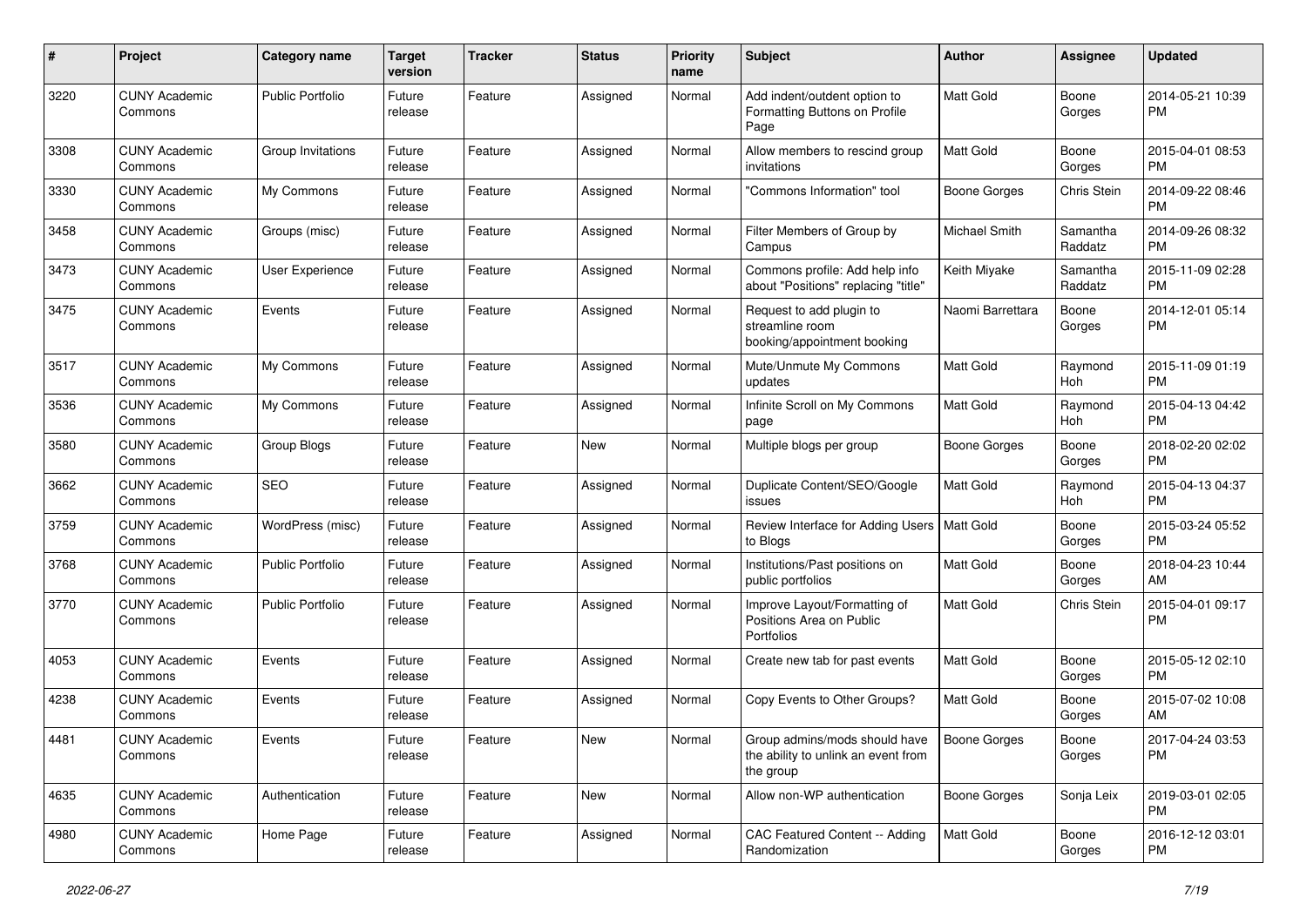| $\pmb{\#}$ | Project                         | <b>Category name</b>       | <b>Target</b><br>version | <b>Tracker</b> | <b>Status</b>        | <b>Priority</b><br>name | <b>Subject</b>                                                   | Author              | <b>Assignee</b>     | <b>Updated</b>                |
|------------|---------------------------------|----------------------------|--------------------------|----------------|----------------------|-------------------------|------------------------------------------------------------------|---------------------|---------------------|-------------------------------|
| 5199       | <b>CUNY Academic</b><br>Commons | Social Paper               | Future<br>release        | Feature        | <b>New</b>           | Normal                  | add tables to the SP editor                                      | Marilyn Weber       |                     | 2016-10-24 11:27<br>AM        |
| 5205       | <b>CUNY Academic</b><br>Commons | Social Paper               | Future<br>release        | Feature        | <b>New</b>           | Normal                  | Social Paper folders                                             | Marilyn Weber       |                     | 2016-02-11 10:24<br><b>PM</b> |
| 5225       | <b>CUNY Academic</b><br>Commons | Registration               | Future<br>release        | Feature        | Assigned             | Normal                  | On-boarding Issues                                               | Luke Waltzer        | Samantha<br>Raddatz | 2016-02-12 02:58<br><b>PM</b> |
| 5234       | <b>CUNY Academic</b><br>Commons | Membership                 | Future<br>release        | Feature        | Assigned             | Normal                  | Write Unconfirmed patch for WP                                   | <b>Boone Gorges</b> | Boone<br>Gorges     | 2016-10-24 11:18<br>AM        |
| 5316       | <b>CUNY Academic</b><br>Commons | <b>User Experience</b>     | Future<br>release        | Feature        | Assigned             | Normal                  | Prompt user email address<br>updates                             | <b>Matt Gold</b>    | Stephen Real        | 2016-12-21 03:30<br><b>PM</b> |
| 5397       | <b>CUNY Academic</b><br>Commons | Social Paper               | Future<br>release        | Feature        | New                  | Normal                  | frustrating to have to<br>enable/disable in SP                   | Marilyn Weber       | Samantha<br>Raddatz | 2016-04-20 03:39<br><b>PM</b> |
| 5489       | <b>CUNY Academic</b><br>Commons | Social Paper               | Future<br>release        | Feature        | <b>New</b>           | Normal                  | Asc/desc sorting for Social Paper<br>directories                 | <b>Boone Gorges</b> |                     | 2016-04-21 10:06<br><b>PM</b> |
| 5581       | <b>CUNY Academic</b><br>Commons | Analytics                  | Future<br>release        | Feature        | Assigned             | Normal                  | <b>Explore alternatives to Google</b><br>Analytics               | <b>Matt Gold</b>    | Valerie<br>Townsend | 2020-04-17 03:12<br><b>PM</b> |
| 5696       | <b>CUNY Academic</b><br>Commons | Events                     | Future<br>release        | Feature        | Assigned             | Normal                  | Events Calendar - display options<br>calendar aggregation        | <b>Matt Gold</b>    | Boone<br>Gorges     | 2016-10-13 11:44<br>AM        |
| 5955       | <b>CUNY Academic</b><br>Commons | Outreach                   | Future<br>release        | Feature        | Assigned             | Normal                  | Create auto-newsletter for<br>commons members                    | Matt Gold           | Luke Waltzer        | 2016-08-30 10:34<br>AM        |
| 5992       | <b>CUNY Academic</b><br>Commons | <b>Email Notifications</b> | Future<br>release        | Feature        | <b>New</b>           | Normal                  | Changing the From line of<br>autogenerated blog emails           | Marilyn Weber       |                     | 2018-09-27 05:19<br><b>PM</b> |
| 6078       | <b>CUNY Academic</b><br>Commons | Blogs (BuddyPress)         | Future<br>release        | Feature        | <b>New</b>           | Normal                  | <b>Explore Adding Network Blog</b><br>Metadata Plugin            | Luke Waltzer        | Luke Waltzer        | 2016-10-11 10:29<br><b>PM</b> |
| 6332       | <b>CUNY Academic</b><br>Commons | WordPress (misc)           | Future<br>release        | Feature        | <b>New</b>           | Normal                  | Allow uploaded files to be marked<br>as private in an ad hoc way | <b>Boone Gorges</b> |                     | 2016-10-17 11:41<br><b>PM</b> |
| 6426       | <b>CUNY Academic</b><br>Commons | Spam/Spam<br>Prevention    | Future<br>release        | Feature        | Assigned             | Normal                  | Force captcha on all comments?                                   | <b>Matt Gold</b>    | <b>Tahir Butt</b>   | 2016-10-24 02:06<br><b>PM</b> |
| 7115       | <b>CUNY Academic</b><br>Commons | Groups (misc)              | Future<br>release        | Feature        | Reporter<br>Feedback | Normal                  | make licensing info clear during<br>group creation               | Matt Gold           | Raymond<br>Hoh      | 2020-12-08 11:32<br>AM        |
| 8211       | <b>CUNY Academic</b><br>Commons | <b>WordPress Themes</b>    | Future<br>release        | Feature        | <b>New</b>           | Normal                  | Theme Suggestions: Material<br>Design-Inspired Themes            | Margaret Galvan     | Margaret<br>Galvan  | 2017-08-07 02:48<br><b>PM</b> |
| 8756       | <b>CUNY Academic</b><br>Commons | Group Blogs                | Future<br>release        | Feature        | Hold                 | Normal                  | Connect multiple blogs to one<br>group?                          | <b>Matt Gold</b>    | Boone<br>Gorges     | 2017-09-30 10:42<br>AM        |
| 8835       | <b>CUNY Academic</b><br>Commons | Blogs (BuddyPress)         | Future<br>release        | Feature        | <b>New</b>           | Normal                  | Extend cuny is shortlinks to sites                               | Luke Waltzer        | Boone<br>Gorges     | 2022-04-26 11:59<br>AM        |
| 8836       | CUNY Academic<br>Commons        | Blogs (BuddyPress)         | Future<br>release        | Feature        | Assigned             | Normal                  | Redesign site launch process                                     | <b>Matt Gold</b>    | Boone<br>Gorges     | 2019-10-03 02:49<br>PM        |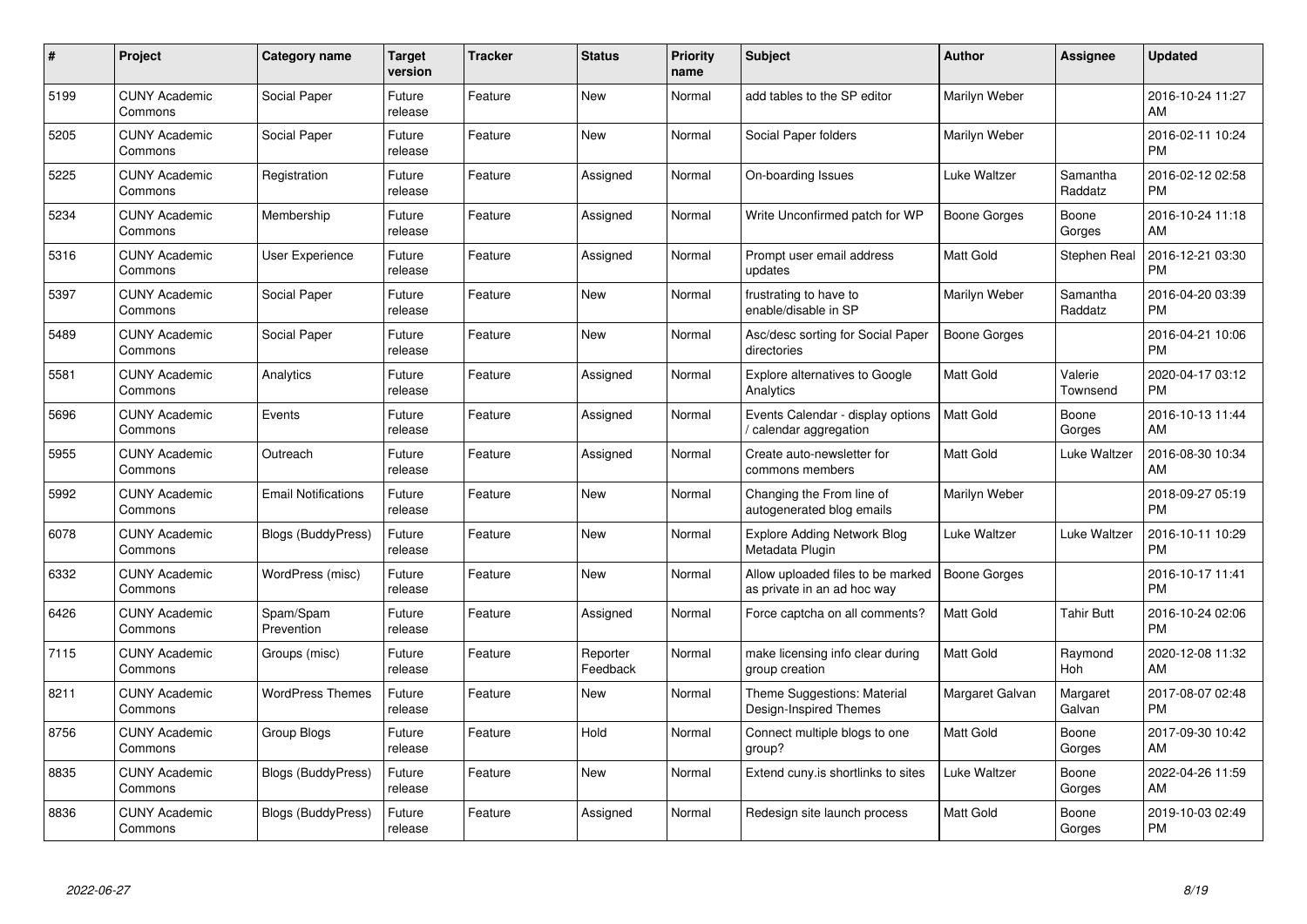| #     | Project                         | <b>Category name</b>       | <b>Target</b><br>version | <b>Tracker</b> | <b>Status</b>        | <b>Priority</b><br>name | <b>Subject</b>                                                                             | Author              | Assignee        | <b>Updated</b>                |
|-------|---------------------------------|----------------------------|--------------------------|----------------|----------------------|-------------------------|--------------------------------------------------------------------------------------------|---------------------|-----------------|-------------------------------|
| 8900  | <b>CUNY Academic</b><br>Commons | Accessibility              | Future<br>release        | Feature        | Assigned             | Normal                  | Look into tools to enforce<br>accessibility in WP environment                              | <b>Matt Gold</b>    | Boone<br>Gorges | 2022-04-26 11:59<br>AM        |
| 8901  | <b>CUNY Academic</b><br>Commons | Accessibility              | Future<br>release        | Feature        | Assigned             | Normal                  | Theme analysis for accessibility                                                           | <b>Matt Gold</b>    | Boone<br>Gorges | 2022-04-26 11:59<br>AM        |
| 9028  | <b>CUNY Academic</b><br>Commons | Onboarding                 | Future<br>release        | Feature        | Assigned             | Normal                  | suggest groups to new members<br>during the registration process                           | Matt Gold           | Chris Stein     | 2018-10-24 12:34<br><b>PM</b> |
| 9720  | <b>CUNY Academic</b><br>Commons | Authentication             | Future<br>release        | Feature        | New                  | Normal                  | The Commons should be an<br>oAuth provider                                                 | <b>Boone Gorges</b> |                 | 2019-03-01 02:04<br><b>PM</b> |
| 9895  | <b>CUNY Academic</b><br>Commons | Onboarding                 | Future<br>release        | Feature        | Assigned             | Normal                  | Add "Accept Invitation"<br>link/button/function to Group<br>and/or Site invitation emails? | Luke Waltzer        | Boone<br>Gorges | 2018-06-07 12:42<br><b>PM</b> |
| 9947  | <b>CUNY Academic</b><br>Commons | <b>WordPress Plugins</b>   | Future<br>release        | Feature        | Reporter<br>Feedback | Normal                  | Install H5P quiz plugin                                                                    | <b>Matt Gold</b>    | Boone<br>Gorges | 2018-09-11 11:01<br>AM        |
| 10226 | <b>CUNY Academic</b><br>Commons | Courses                    | Future<br>release        | Feature        | New                  | Normal                  | Add "My Courses" to drop down<br>list                                                      | scott voth          | Boone<br>Gorges | 2021-11-19 12:42<br><b>PM</b> |
| 10354 | <b>CUNY Academic</b><br>Commons | <b>Public Portfolio</b>    | Future<br>release        | Feature        | New                  | Normal                  | Opt out of Having a Profile Page                                                           | scott voth          | Chris Stein     | 2020-05-12 10:43<br>AM        |
| 10368 | <b>CUNY Academic</b><br>Commons |                            | Future<br>release        | Feature        | Assigned             | Normal                  | Use ORCID data to populate<br>academic profile page                                        | Stephen Francoeur   | Boone<br>Gorges | 2018-09-25 01:53<br>РM        |
| 10380 | <b>CUNY Academic</b><br>Commons | WordPress (misc)           | Future<br>release        | Feature        | In Progress          | Normal                  | Remove blacklisted plugins                                                                 | <b>Boone Gorges</b> |                 | 2022-04-26 12:00<br><b>PM</b> |
| 10659 | <b>CUNY Academic</b><br>Commons | Group Forums               | Future<br>release        | Feature        | Assigned             | Normal                  | Post to multiple groups via email                                                          | <b>Matt Gold</b>    | Raymond<br>Hoh  | 2018-11-15 12:54<br>AM        |
| 11131 | <b>CUNY Academic</b><br>Commons |                            | Future<br>release        | Feature        | Reporter<br>Feedback | Normal                  | Image Annotation Plugins                                                                   | Laurie Hurson       |                 | 2019-02-26 11:33<br>AM        |
| 11531 | <b>CUNY Academic</b><br>Commons | Events                     | Future<br>release        | Feature        | New                  | Normal                  | Main Events calendar should<br>include non-public events that<br>user has access to        | scott voth          | Boone<br>Gorges | 2019-06-11 10:00<br>AM        |
| 11789 | <b>CUNY Academic</b><br>Commons | Courses                    | Future<br>release        | Feature        | <b>New</b>           | Normal                  | Ability to remove item from<br>Courses list                                                | Laurie Hurson       | Sonja Leix      | 2019-09-24 12:28<br><b>PM</b> |
| 11834 | <b>CUNY Academic</b><br>Commons | <b>Group Files</b>         | Future<br>release        | Feature        | <b>New</b>           | Normal                  | Improved tools for managing<br>group file folders                                          | Boone Gorges        | Sonja Leix      | 2019-09-06 03:55<br><b>PM</b> |
| 11860 | <b>CUNY Academic</b><br>Commons | Registration               | Future<br>release        | Feature        | <b>New</b>           | Normal                  | Ensure Students Are Aware They<br>Can Use Aliases At Registration                          | scott voth          |                 | 2019-09-24 08:46<br>AM        |
| 11945 | <b>CUNY Academic</b><br>Commons | Reckoning                  | Future<br>release        | Feature        | Reporter<br>Feedback | Normal                  | Add Comments bubble to<br>Reckoning views                                                  | <b>Boone Gorges</b> | Boone<br>Gorges | 2019-11-12 05:14<br><b>PM</b> |
| 12042 | <b>CUNY Academic</b><br>Commons | <b>Email Notifications</b> | Future<br>release        | Feature        | New                  | Normal                  | Improved error logging for BPGES   Boone Gorges<br>send queue                              |                     | Boone<br>Gorges | 2021-11-19 12:25<br><b>PM</b> |
| 12091 | <b>CUNY Academic</b><br>Commons | Group Files                | Future<br>release        | Feature        | New                  | Normal                  | Improved pre-upload file<br>validation for bp-group-documents                              | <b>Boone Gorges</b> | Boone<br>Gorges | 2019-11-14 01:21<br>PM        |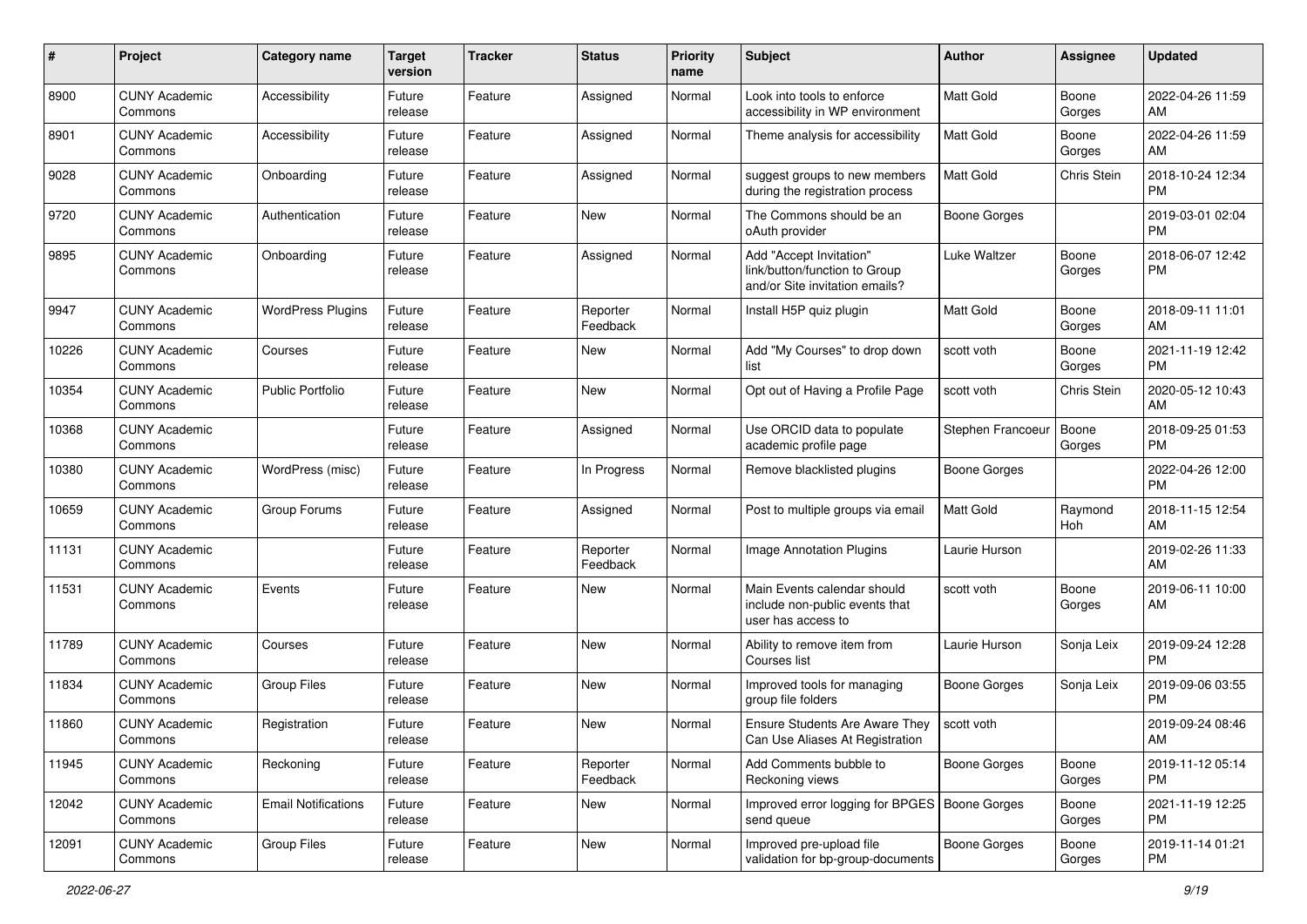| #     | Project                         | <b>Category name</b>       | <b>Target</b><br>version | <b>Tracker</b> | <b>Status</b>        | <b>Priority</b><br>name | Subject                                                                                       | Author              | <b>Assignee</b>   | <b>Updated</b>                |
|-------|---------------------------------|----------------------------|--------------------------|----------------|----------------------|-------------------------|-----------------------------------------------------------------------------------------------|---------------------|-------------------|-------------------------------|
| 12446 | <b>CUNY Academic</b><br>Commons | Groups (misc)              | Future<br>release        | Feature        | Reporter<br>Feedback | Normal                  | Toggle default site to group forum<br>posting                                                 | Laurie Hurson       | Laurie Hurson     | 2020-03-10 11:57<br>AM        |
| 13048 | <b>CUNY Academic</b><br>Commons | Shortcodes and<br>embeds   | Future<br>release        | Feature        | New                  | Normal                  | Jupyter Notebooks support                                                                     | <b>Boone Gorges</b> |                   | 2020-07-14 11:46<br>AM        |
| 13199 | <b>CUNY Academic</b><br>Commons | Group Forums               | Future<br>release        | Feature        | New                  | Normal                  | Favoring Groups over bbPress<br>plugin                                                        | Colin McDonald      | Colin<br>McDonald | 2021-11-19 12:28<br><b>PM</b> |
| 13358 | <b>CUNY Academic</b><br>Commons | Group Forums               | Future<br>release        | Feature        | New                  | Normal                  | Improved UI for group forum<br>threading settings                                             | Boone Gorges        | Raymond<br>Hoh    | 2021-11-19 12:27<br><b>PM</b> |
| 13370 | <b>CUNY Academic</b><br>Commons | Group Library              | Future<br>release        | Feature        | New                  | Normal                  | Library bulk deletion and folder<br>editing                                                   | Colin McDonald      | Boone<br>Gorges   | 2020-10-13 10:41<br>AM        |
| 13466 | <b>CUNY Academic</b><br>Commons | Cavalcade                  | Future<br>release        | Feature        | New                  | Normal                  | Automated cleanup for duplicate<br>Cavalcade tasks                                            | <b>Boone Gorges</b> | Boone<br>Gorges   | 2020-10-13 05:24<br>PM        |
| 13650 | <b>CUNY Academic</b><br>Commons | Group Library              | Future<br>release        | Feature        | <b>New</b>           | Normal                  | Forum Attachments in Group<br>Library                                                         | Laurie Hurson       |                   | 2021-11-19 12:30<br><b>PM</b> |
| 13835 | <b>CUNY Academic</b><br>Commons | WordPress (misc)           | Future<br>release        | Feature        | New                  | Normal                  | Allow OneSearch widget to have<br>'CUNY' as campus                                            | <b>Boone Gorges</b> | Boone<br>Gorges   | 2021-11-19 12:39<br>PM.       |
| 14184 | <b>CUNY Academic</b><br>Commons | <b>Public Portfolio</b>    | Future<br>release        | Feature        | New                  | Normal                  | Centralized mechanism for storing<br>Campus affiliations                                      | Boone Gorges        | Boone<br>Gorges   | 2022-01-04 11:35<br>AM        |
| 14309 | <b>CUNY Academic</b><br>Commons | Group Library              | Future<br>release        | Feature        | New                  | Normal                  | Better handling of<br>bp_group_document file<br>download attempts when file is<br>not present | <b>Boone Gorges</b> | Boone<br>Gorges   | 2021-11-19 12:28<br><b>PM</b> |
| 14787 | <b>CUNY Academic</b><br>Commons | Plugin Packages            | Future<br>release        | Feature        | <b>New</b>           | Normal                  | Creating a "Design" plugin<br>package                                                         | Laurie Hurson       | scott voth        | 2022-04-27 04:56<br><b>PM</b> |
| 15604 | <b>CUNY Academic</b><br>Commons | <b>Email Notifications</b> | Future<br>release        | Feature        | Assigned             | Normal                  | Restructure Commons Group<br><b>Digest Email Messages</b>                                     | Matt Gold           | Boone<br>Gorges   | 2022-05-26 10:45<br>AM        |
| 16092 | <b>CUNY Academic</b><br>Commons |                            | Future<br>release        | Feature        | Hold                 | Normal                  | Don't show main site in Site<br>search results                                                | Boone Gorges        | Boone<br>Gorges   | 2022-05-17 03:12<br>PM        |
| 3492  | <b>CUNY Academic</b><br>Commons | <b>WordPress Themes</b>    | Future<br>release        | Support        | Assigned             | Normal                  | Add CBOX theme to the<br>Commons                                                              | scott voth          | Raymond<br>Hoh    | 2014-10-08 05:55<br><b>PM</b> |
| 5826  | <b>CUNY Academic</b><br>Commons | <b>WordPress Plugins</b>   | Future<br>release        | Support        | Reporter<br>Feedback | Normal                  | <b>Remove Subscription Options</b><br>plugin from directory                                   | Sarah Morgano       | Sarah<br>Morgano  | 2016-10-21 04:14<br><b>PM</b> |
| 9207  | <b>CUNY Academic</b><br>Commons |                            | Future<br>release        | Support        | Reporter<br>Feedback | Normal                  | display dashboards made in<br>Tableau?                                                        | Marilyn Weber       | Boone<br>Gorges   | 2018-04-10 10:42<br>AM        |
| 9211  | <b>CUNY Academic</b><br>Commons | <b>WordPress Plugins</b>   | Future<br>release        | Support        | Reporter<br>Feedback | Normal                  | Auto-Role Setting in Forum Plugin   Luke Waltzer<br><b>Causing Some Confusion</b>             |                     | Boone<br>Gorges   | 2018-03-13 11:44<br>AM        |
| 11788 | <b>CUNY Academic</b><br>Commons | <b>WordPress Plugins</b>   | Future<br>release        | Support        | Reporter<br>Feedback | Normal                  | Plugin Request - Browse Aloud                                                                 | scott voth          |                   | 2019-09-24 08:42<br>AM        |
| 6014  | <b>CUNY Academic</b><br>Commons | Publicity                  | Future<br>release        | Publicity      | Reporter<br>Feedback | Normal                  | Google search listing                                                                         | Matt Gold           | Boone<br>Gorges   | 2016-09-21 03:48<br>PM        |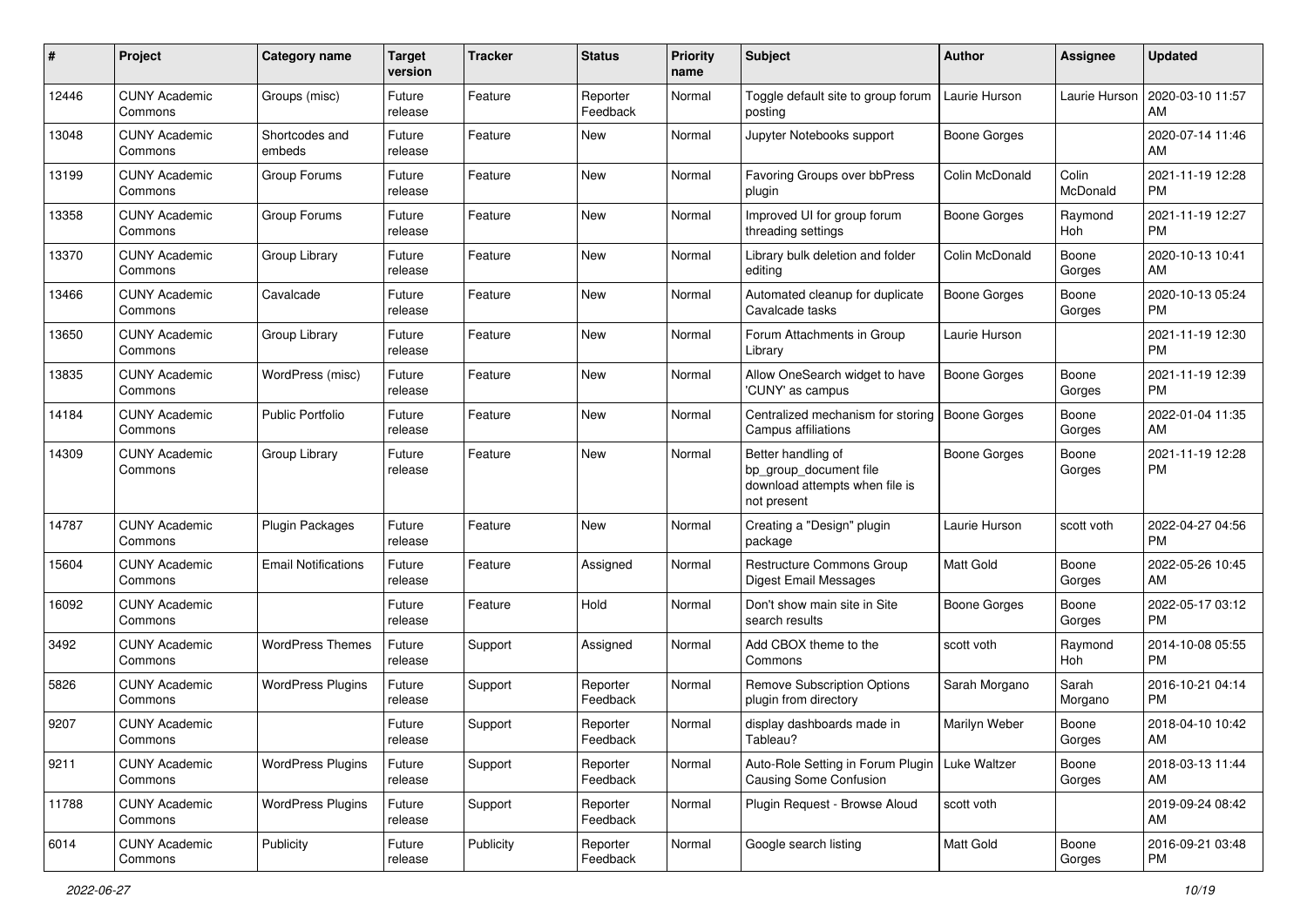| #     | <b>Project</b>                  | Category name               | <b>Target</b><br>version | <b>Tracker</b> | <b>Status</b> | <b>Priority</b><br>name | <b>Subject</b>                                                     | Author                  | Assignee            | <b>Updated</b>                |
|-------|---------------------------------|-----------------------------|--------------------------|----------------|---------------|-------------------------|--------------------------------------------------------------------|-------------------------|---------------------|-------------------------------|
| 860   | <b>CUNY Academic</b><br>Commons | Design                      | Future<br>release        | Design/UX      | Assigned      | Normal                  | <b>Standardize Button Treatment</b><br><b>Across the Commons</b>   | Chris Stein             | Chris Stein         | 2014-05-01 09:45<br>AM        |
| 3059  | <b>CUNY Academic</b><br>Commons | Group Forums                | Future<br>release        | Design/UX      | <b>New</b>    | Normal                  | Forum Post Permissable Content<br><b>Explanatory Text</b>          | Chris Stein             | Chris Stein         | 2015-04-02 11:27<br>AM        |
| 3577  | <b>CUNY Academic</b><br>Commons | My Commons                  | Future<br>release        | Design/UX      | Assigned      | Normal                  | Replies to items in My Commons                                     | <b>Matt Gold</b>        | Raymond<br>Hoh      | 2015-04-09 05:19<br><b>PM</b> |
| 4221  | <b>CUNY Academic</b><br>Commons | Group Forums                | Future<br>release        | Design/UX      | Assigned      | Normal                  | Add 'Number of Posts' display<br>option to Forum page              | Samantha Raddatz        | Samantha<br>Raddatz | 2015-06-26 02:21<br><b>PM</b> |
| 4222  | <b>CUNY Academic</b><br>Commons | <b>User Experience</b>      | Future<br>release        | Design/UX      | <b>New</b>    | Normal                  | Add information to 'Delete<br>Account' page                        | Samantha Raddatz        | scott voth          | 2015-06-26 11:35<br>AM        |
| 4225  | <b>CUNY Academic</b><br>Commons | <b>DiRT</b> Integration     | Future<br>release        | Design/UX      | <b>New</b>    | Normal                  | Add information to DIRT page (in<br>Create a Group)                | Samantha Raddatz        | <b>Matt Gold</b>    | 2015-06-26 03:14<br><b>PM</b> |
| 4226  | <b>CUNY Academic</b><br>Commons | <b>BuddyPress Docs</b>      | Future<br>release        | Design/UX      | <b>New</b>    | Normal                  | Add option to connect a Doc with<br>a Group                        | Samantha Raddatz        | Samantha<br>Raddatz | 2015-09-09 04:08<br><b>PM</b> |
| 4253  | <b>CUNY Academic</b><br>Commons | <b>Public Portfolio</b>     | Future<br>release        | Design/UX      | <b>New</b>    | Normal                  | Encourage users to add portfolio<br>content                        | Samantha Raddatz        | Samantha<br>Raddatz | 2015-07-07 11:32<br>AM        |
| 4404  | <b>CUNY Academic</b><br>Commons | <b>Public Portfolio</b>     | Future<br>release        | Design/UX      | Assigned      | Normal                  | Change color of permissions info<br>on portfolio editing interface | Matt Gold               | Samantha<br>Raddatz | 2015-08-11 05:28<br><b>PM</b> |
| 4592  | <b>CUNY Academic</b><br>Commons | Events                      | Future<br>release        | Design/UX      | <b>New</b>    | Normal                  | Event Creation - Venue Dropdown<br>Slow                            | Samantha Raddatz        | Boone<br>Gorges     | 2015-09-14 04:56<br><b>PM</b> |
| 4622  | <b>CUNY Academic</b><br>Commons | <b>Public Portfolio</b>     | Future<br>release        | Design/UX      | <b>New</b>    | Normal                  | <b>Profile Visibility Settings</b>                                 | Samantha Raddatz        | Samantha<br>Raddatz | 2015-09-21 12:18<br><b>PM</b> |
| 4903  | <b>CUNY Academic</b><br>Commons | Events                      | Future<br>release        | Design/UX      | Assigned      | Normal                  | Improving visual appearance of<br>event calendars                  | <b>Matt Gold</b>        | Boone<br>Gorges     | 2016-10-13 11:51<br>AM        |
| 5182  | <b>CUNY Academic</b><br>Commons | Social Paper                | Future<br>release        | Design/UX      | <b>New</b>    | Normal                  | "Publishing" a private paper on<br>social paper?                   | Raffi<br>Khatchadourian | Boone<br>Gorges     | 2016-10-13 04:12<br><b>PM</b> |
| 5183  | <b>CUNY Academic</b><br>Commons | Social Paper                | Future<br>release        | Design/UX      | <b>New</b>    | Normal                  | Creating a new paper when<br>viewing an existing paper             | Raffi<br>Khatchadourian | Samantha<br>Raddatz | 2016-02-02 12:09<br><b>PM</b> |
| 7624  | <b>CUNY Academic</b><br>Commons | BuddyPress (misc)           | Future<br>release        | Design/UX      | New           | Normal                  | <b>BP Notifications</b>                                            | Luke Waltzer            | Paige Dupont        | 2017-02-08 10:43<br><b>PM</b> |
| 10580 | <b>CUNY Academic</b><br>Commons | Information<br>Architecture | Future<br>release        | Design/UX      | <b>New</b>    | Normal                  | Primary nav item review                                            | <b>Boone Gorges</b>     | Sara Cannon         | 2021-11-19 12:37<br><b>PM</b> |
| 11843 | <b>CUNY Academic</b><br>Commons | WordPress (misc)            | Future<br>release        | Design/UX      | <b>New</b>    | Normal                  | Tweaking the Gutenberg Editor<br>Interface                         | Laurie Hurson           |                     | 2022-04-26 12:00<br><b>PM</b> |
| 8078  | <b>CUNY Academic</b><br>Commons | <b>WordPress Plugins</b>    | Future<br>release        | System Upgrade | Assigned      | Normal                  | CommentPress Updates                                               | Margaret Galvan         | Christian<br>Wach   | 2017-05-08 03:49<br><b>PM</b> |
| 4535  | CUNY Academic<br>Commons        | My Commons                  | Future<br>release        | Bug            | <b>New</b>    | Low                     | My Commons filter issue                                            | scott voth              | Raymond<br>Hoh      | 2015-09-01 11:17<br>AM        |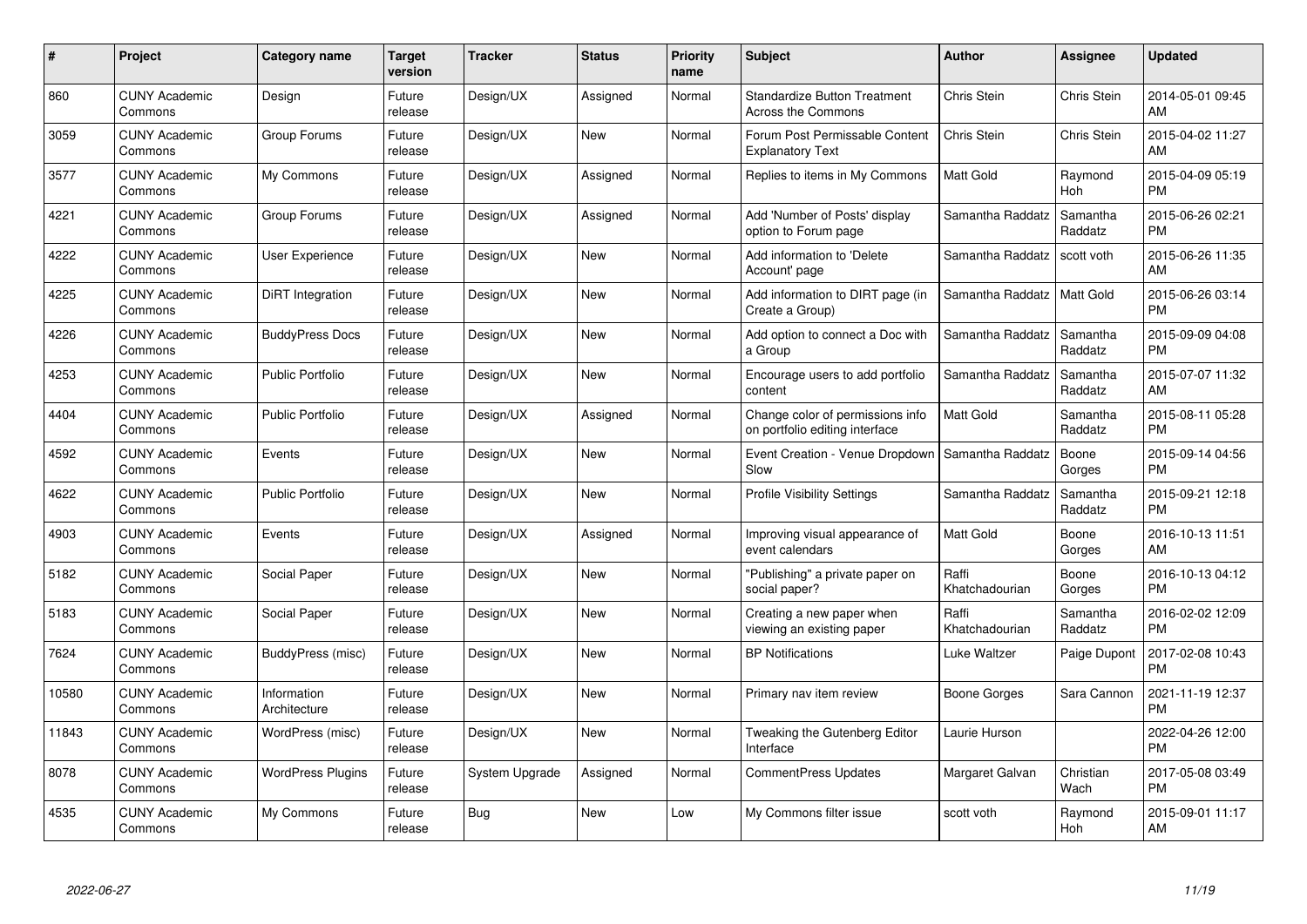| #     | <b>Project</b>                  | Category name              | <b>Target</b><br>version | <b>Tracker</b> | <b>Status</b>        | <b>Priority</b><br>name | <b>Subject</b>                                                                                  | Author              | <b>Assignee</b>     | <b>Updated</b>                |
|-------|---------------------------------|----------------------------|--------------------------|----------------|----------------------|-------------------------|-------------------------------------------------------------------------------------------------|---------------------|---------------------|-------------------------------|
| 6356  | <b>CUNY Academic</b><br>Commons | <b>WordPress Plugins</b>   | Future<br>release        | Bug            | Reporter<br>Feedback | Low                     | Should Subscribe2 be<br>deprecated?                                                             | Luke Waltzer        |                     | 2017-03-20 12:20<br><b>PM</b> |
| 6749  | <b>CUNY Academic</b><br>Commons | Events                     | Future<br>release        | Bug            | <b>New</b>           | Low                     | BPEO iCal request can trigger<br>very large number of DB queries                                | Boone Gorges        | Raymond<br>Hoh      | 2016-11-15 10:09<br><b>PM</b> |
| 8675  | <b>CUNY Academic</b><br>Commons | <b>User Onboarding</b>     | Future<br>release        | Bug            | Reporter<br>Feedback | Low                     | Add new User search screen calls<br>for the input of email address but<br>doesn't work with one | Paul Hebert         | Boone<br>Gorges     | 2017-10-11 11:17<br>AM        |
| 11971 | <b>CUNY Academic</b><br>Commons | <b>Email Notifications</b> | Future<br>release        | Bug            | Reporter<br>Feedback | Low                     | Pictures obscured in emailed post<br>notifications                                              | Marilyn Weber       | Raymond<br>Hoh      | 2019-11-21 01:14<br><b>PM</b> |
| 58    | <b>CUNY Academic</b><br>Commons | BuddyPress (misc)          | Future<br>release        | Feature        | Assigned             | Low                     | Make member search sortable by<br>last name                                                     | Roberta Brody       | Boone<br>Gorges     | 2010-08-26 02:38<br><b>PM</b> |
| 310   | <b>CUNY Academic</b><br>Commons | BuddyPress (misc)          | Future<br>release        | Feature        | Assigned             | Low                     | <b>Friend Request Email</b>                                                                     | <b>Matt Gold</b>    | Samantha<br>Raddatz | 2015-11-09 05:08<br><b>PM</b> |
| 333   | <b>CUNY Academic</b><br>Commons | <b>Email Notifications</b> | Future<br>release        | Feature        | Assigned             | Low                     | Delay Forum Notification Email<br>Delivery Until After Editing Period<br><b>Ends</b>            | <b>Matt Gold</b>    | Raymond<br>Hoh      | 2015-11-09 06:01<br><b>PM</b> |
| 519   | <b>CUNY Academic</b><br>Commons | <b>BuddyPress Docs</b>     | Future<br>release        | Feature        | Assigned             | Low                     | TOC for individual docs - for new<br>BP "wiki-like" plugin                                      | scott voth          | Boone<br>Gorges     | 2015-11-09 05:54<br><b>PM</b> |
| 940   | <b>CUNY Academic</b><br>Commons | Redmine                    | Future<br>release        | Feature        | Assigned             | Low                     | Communication with users after<br>releases                                                      | <b>Matt Gold</b>    | Dominic<br>Giglio   | 2012-09-09 04:36<br><b>PM</b> |
| 1165  | <b>CUNY Academic</b><br>Commons | <b>Email Invitations</b>   | Future<br>release        | Feature        | Assigned             | Low                     | Allow saved lists of invitees under<br>Send Invites                                             | <b>Boone Gorges</b> | Boone<br>Gorges     | 2015-11-09 06:03<br><b>PM</b> |
| 1166  | <b>CUNY Academic</b><br>Commons | <b>Email Invitations</b>   | Future<br>release        | Feature        | <b>New</b>           | Low                     | Better organizational tools for<br>Sent Invites                                                 | <b>Boone Gorges</b> | Boone<br>Gorges     | 2015-11-09 06:02<br><b>PM</b> |
| 1167  | <b>CUNY Academic</b><br>Commons | <b>Email Invitations</b>   | Future<br>release        | Feature        | <b>New</b>           | Low                     | Allow email invitations to be<br>resent                                                         | Boone Gorges        | Boone<br>Gorges     | 2015-11-12 12:53<br>AM        |
| 1192  | <b>CUNY Academic</b><br>Commons | <b>Group Files</b>         | Future<br>release        | Feature        | Assigned             | Low                     | When posting group files, allow<br>users to add a category without<br>saving                    | <b>Matt Gold</b>    | Raymond<br>Hoh      | 2015-11-09 05:53<br><b>PM</b> |
| 1417  | <b>CUNY Academic</b><br>Commons | <b>BuddyPress Docs</b>     | Future<br>release        | Feature        | Assigned             | Low                     | <b>Bulk actions for BuddyPress Docs</b>                                                         | <b>Boone Gorges</b> | Boone<br>Gorges     | 2016-10-17 10:41<br><b>PM</b> |
| 1423  | <b>CUNY Academic</b><br>Commons | BuddyPress (misc)          | Future<br>release        | Feature        | Assigned             | Low                     | Show an avatar for pingback<br>comment activity items                                           | Boone Gorges        | Tahir Butt          | 2016-10-24 12:03<br><b>PM</b> |
| 1456  | <b>CUNY Academic</b><br>Commons | Group Invitations          | Future<br>release        | Feature        | Reporter<br>Feedback | Low                     | Invite to Group Button from Profile   Matt Gold<br>Field                                        |                     | Samantha<br>Raddatz | 2015-11-09 05:59<br><b>PM</b> |
| 1562  | <b>CUNY Academic</b><br>Commons | <b>WordPress Plugins</b>   | Future<br>release        | Feature        | Assigned             | Low                     | Play with NYT Collaborative<br><b>Authoring Tool</b>                                            | Matt Gold           | Boone<br>Gorges     | 2015-01-05 08:47<br><b>PM</b> |
| 1983  | <b>CUNY Academic</b><br>Commons | Home Page                  | Future<br>release        | Feature        | Assigned             | Low                     | Media Library integration with<br><b>Featured Content plugin</b>                                | Boone Gorges        | Dominic<br>Giglio   | 2014-03-17 10:34<br>AM        |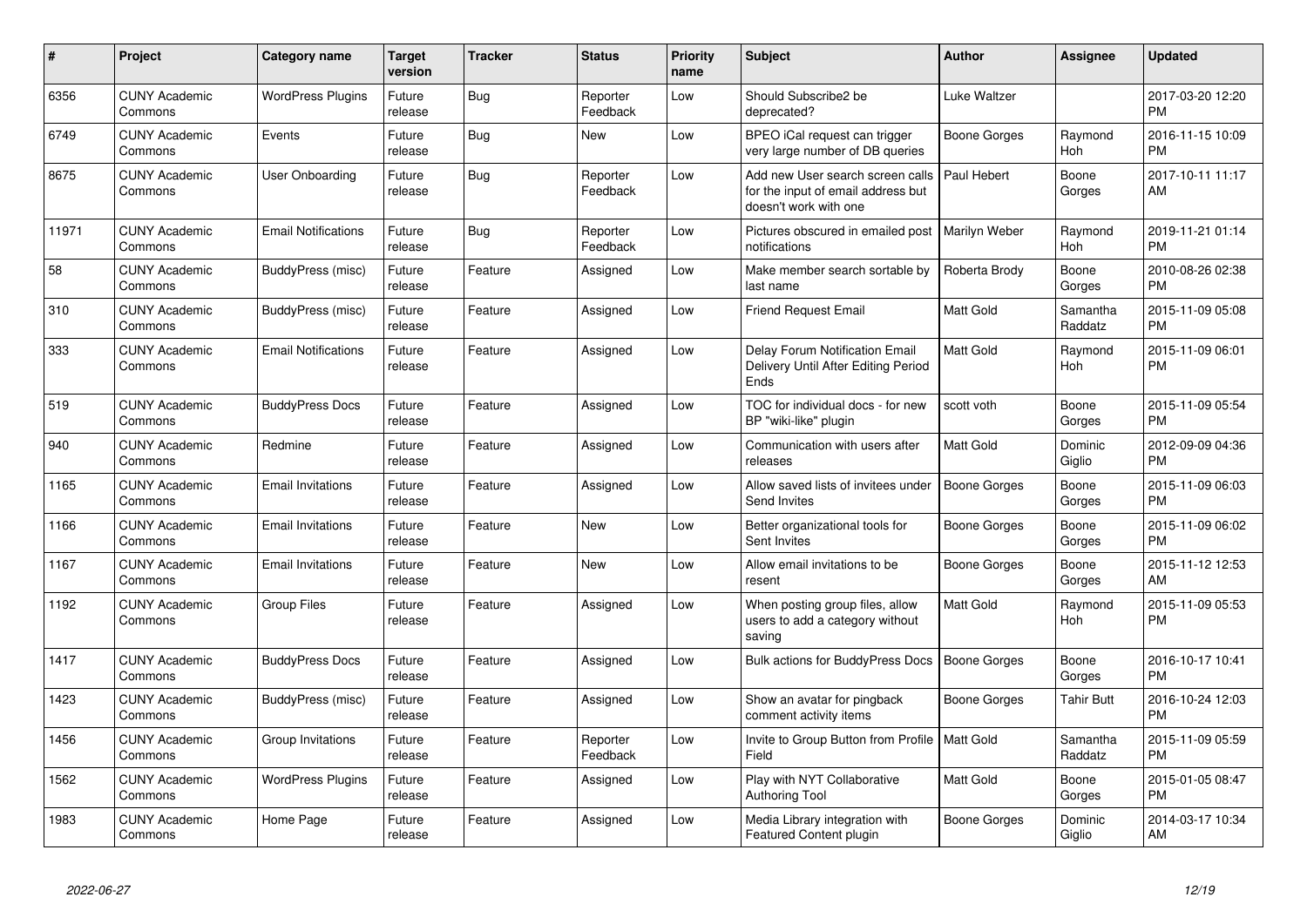| #     | Project                         | <b>Category name</b>           | <b>Target</b><br>version | <b>Tracker</b> | <b>Status</b>        | <b>Priority</b><br>name | Subject                                                                                                                                               | Author                  | <b>Assignee</b>       | <b>Updated</b>                |
|-------|---------------------------------|--------------------------------|--------------------------|----------------|----------------------|-------------------------|-------------------------------------------------------------------------------------------------------------------------------------------------------|-------------------------|-----------------------|-------------------------------|
| 2013  | <b>CUNY Academic</b><br>Commons | <b>Public Portfolio</b>        | Future<br>release        | Feature        | Assigned             | Low                     | Have Profile Privacy Options<br>show up only for filled-in fields                                                                                     | <b>Matt Gold</b>        | Boone<br>Gorges       | 2015-11-09 06:09<br><b>PM</b> |
| 2223  | <b>CUNY Academic</b><br>Commons | <b>WordPress Plugins</b>       | Future<br>release        | Feature        | Assigned             | Low                     | Add Participad to the CUNY<br><b>Academic Commons</b>                                                                                                 | Matt Gold               | Boone<br>Gorges       | 2014-09-17 10:03<br><b>PM</b> |
| 2325  | <b>CUNY Academic</b><br>Commons | BuddyPress (misc)              | Future<br>release        | Feature        | Assigned             | Low                     | Profile should have separate<br>fields for first/last names                                                                                           | local admin             | Boone<br>Gorges       | 2015-11-09 06:09<br><b>PM</b> |
| 2610  | <b>CUNY Academic</b><br>Commons | Group Invitations              | Future<br>release        | Feature        | Assigned             | Low                     | Request: Custom invitation<br>message to group invites                                                                                                | local admin             | Boone<br>Gorges       | 2015-11-09 06:13<br><b>PM</b> |
| 3048  | <b>CUNY Academic</b><br>Commons | <b>Public Portfolio</b>        | Future<br>release        | Feature        | New                  | Low                     | Images for rich text profile fields                                                                                                                   | Boone Gorges            | Boone<br>Gorges       | 2014-02-19 12:56<br><b>PM</b> |
| 3080  | <b>CUNY Academic</b><br>Commons | <b>Group Files</b>             | Future<br>release        | Feature        | Assigned             | Low                     | Create a system to keep track of<br>file changes                                                                                                      | <b>Matt Gold</b>        | Boone<br>Gorges       | 2014-02-26 10:04<br><b>PM</b> |
| 3354  | <b>CUNY Academic</b><br>Commons | <b>Group Files</b>             | Future<br>release        | Feature        | Assigned             | Low                     | Allow Group Download of Multiple   Matt Gold<br><b>Selected Files</b>                                                                                 |                         | Chris Stein           | 2014-08-01 08:50<br>AM        |
| 5016  | <b>CUNY Academic</b><br>Commons | Events                         | Future<br>release        | Feature        | Assigned             | Low                     | Allow comments to be posted on<br>events                                                                                                              | Matt Gold               | Raymond<br><b>Hoh</b> | 2019-03-01 02:23<br><b>PM</b> |
| 5050  | <b>CUNY Academic</b><br>Commons | Social Paper                   | Future<br>release        | Feature        | New                  | Low                     | Making comments visible in SP<br>editing mode (SP suggestion #1)                                                                                      | Marilyn Weber           | Samantha<br>Raddatz   | 2019-09-17 11:10<br><b>PM</b> |
| 5052  | <b>CUNY Academic</b><br>Commons | Social Paper                   | Future<br>release        | Feature        | New                  | Low                     | Sentence by sentence or line by<br>line comments (SP suggestion #3)                                                                                   | Marilyn Weber           | Boone<br>Gorges       | 2016-02-11 10:24<br><b>PM</b> |
| 5053  | <b>CUNY Academic</b><br>Commons | Social Paper                   | Future<br>release        | Feature        | <b>New</b>           | Low                     | Scrollable menu to add readers<br>(SP suggestion #4)                                                                                                  | Marilyn Weber           | Samantha<br>Raddatz   | 2016-04-21 05:21<br><b>PM</b> |
| 5058  | <b>CUNY Academic</b><br>Commons | Social Paper                   | Future<br>release        | Feature        | <b>New</b>           | Low                     | Can there be a clearer signal that<br>even when comments have<br>already been made you add<br>comments by clicking on the side?<br>(SP suggestion #5) | <b>Marilyn Weber</b>    | Samantha<br>Raddatz   | 2016-02-11 10:24<br><b>PM</b> |
| 6389  | <b>CUNY Academic</b><br>Commons | <b>BuddyPress Docs</b>         | Future<br>release        | Feature        | New                  | Low                     | Make Discussion Area Visible<br>When Editing a Doc                                                                                                    | <b>Luke Waltzer</b>     | Boone<br>Gorges       | 2016-10-21 04:16<br><b>PM</b> |
| 8498  | <b>CUNY Academic</b><br>Commons | <b>WordPress Plugins</b>       | Future<br>release        | Feature        | New                  | Low                     | <b>Gravity Forms Email Users</b>                                                                                                                      | Raffi<br>Khatchadourian | Matt Gold             | 2017-10-13 12:58<br><b>PM</b> |
| 6392  | <b>CUNY Academic</b><br>Commons | Group Forums                   | Future<br>release        | Design/UX      | Assigned             | Low                     | Composition/Preview Panes in<br>Forum Posts                                                                                                           | Luke Waltzer            | Paige Dupont          | 2016-10-21 04:26<br><b>PM</b> |
| 6644  | <b>CUNY Academic</b><br>Commons |                                | Not tracked              | $\vert$ Bug    | Reporter<br>Feedback | High                    | White Screen at Login Pge                                                                                                                             | Luke Waltzer            | Raymond<br>Hoh        | 2016-11-21 10:34<br><b>PM</b> |
| 10678 | <b>CUNY Academic</b><br>Commons |                                | Not tracked              | Bug            | Reporter<br>Feedback | High                    | Newsletter Plugin Not Sending<br>Out Newsletters                                                                                                      | Mark Webb               | Boone<br>Gorges       | 2019-09-16 09:38<br><b>PM</b> |
| 3230  | <b>CUNY Academic</b><br>Commons | Internal Tools and<br>Workflow | Not tracked              | Feature        | Assigned             | High                    | Scripts for quicker<br>provisioning/updating of<br>development environments                                                                           | Boone Gorges            | Boone<br>Gorges       | 2016-01-26 04:54<br>PM        |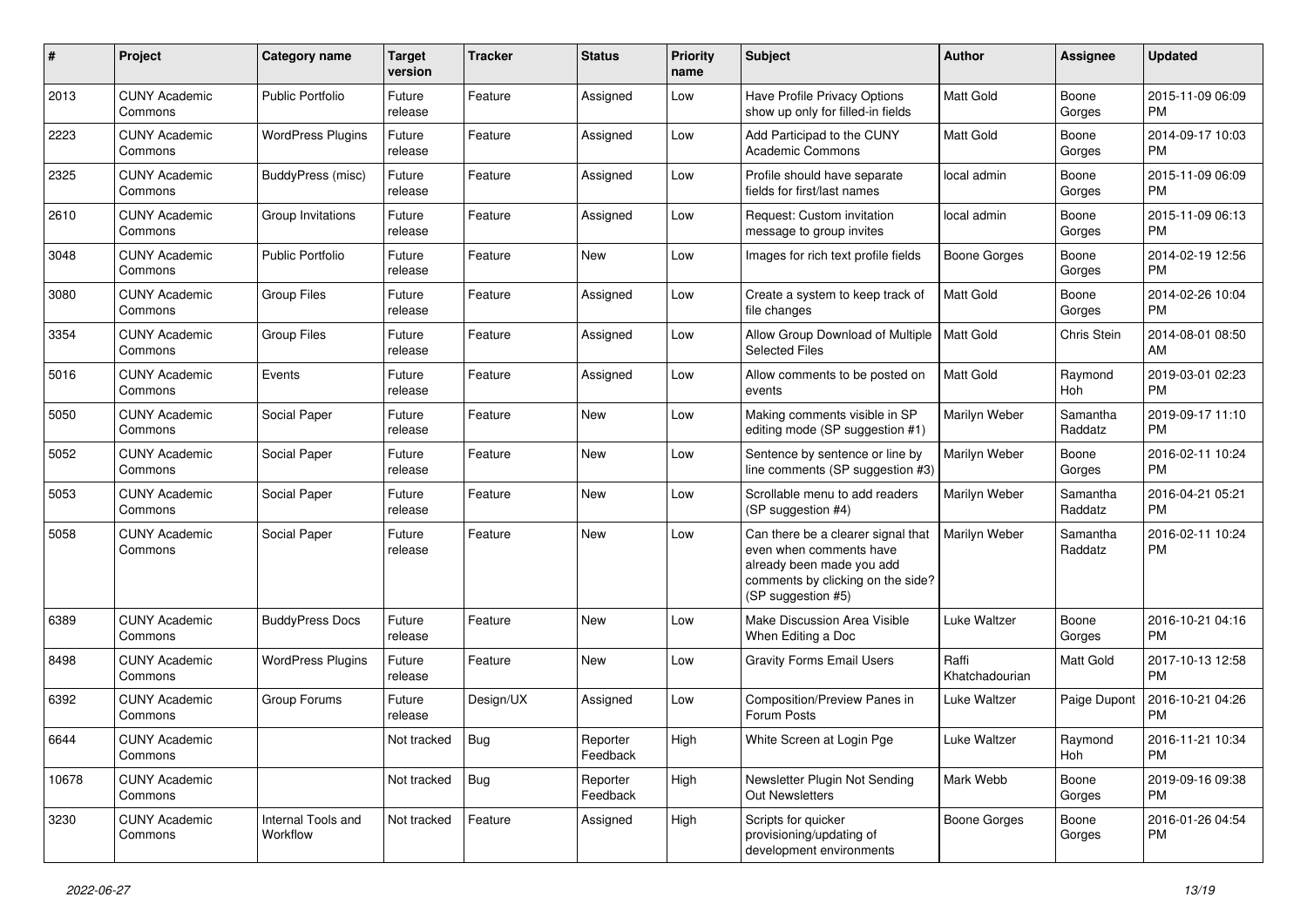| #     | Project                         | Category name              | <b>Target</b><br>version | <b>Tracker</b> | <b>Status</b>        | <b>Priority</b><br>name | <b>Subject</b>                                                               | <b>Author</b>    | <b>Assignee</b>     | <b>Updated</b>                |
|-------|---------------------------------|----------------------------|--------------------------|----------------|----------------------|-------------------------|------------------------------------------------------------------------------|------------------|---------------------|-------------------------------|
| 4972  | <b>CUNY Academic</b><br>Commons | Analytics                  | Not tracked              | Bug            | <b>New</b>           | Normal                  | <b>Newsletter Analytics</b>                                                  | Stephen Real     | <b>Matt Gold</b>    | 2015-12-09 12:54<br><b>PM</b> |
| 5317  | <b>CUNY Academic</b><br>Commons | Group Blogs                | Not tracked              | Bug            | Reporter<br>Feedback | Normal                  | Notifications of New Post Didn't<br>Come                                     | Luke Waltzer     | Samantha<br>Raddatz | 2016-03-21 10:41<br><b>PM</b> |
| 6671  | <b>CUNY Academic</b><br>Commons | Reply By Email             | Not tracked              | Bug            | Assigned             | Normal                  | "Post too often" RBE error<br>message                                        | <b>Matt Gold</b> | Raymond<br>Hoh      | 2016-11-11 09:55<br>AM        |
| 6995  | <b>CUNY Academic</b><br>Commons | Home Page                  | Not tracked              | Bug            | Assigned             | Normal                  | member filter on homepage not<br>working                                     | <b>Matt Gold</b> | Raymond<br>Hoh      | 2016-12-11 09:46<br><b>PM</b> |
| 7928  | <b>CUNY Academic</b><br>Commons | Group Forums               | Not tracked              | Bug            | New                  | Normal                  | Duplicate Forum post                                                         | Luke Waltzer     | Raymond<br>Hoh      | 2017-04-11 09:27<br><b>PM</b> |
| 8440  | <b>CUNY Academic</b><br>Commons | Onboarding                 | Not tracked              | Bug            | <b>New</b>           | Normal                  | Create Test Email Accounts for<br><b>Onboarding Project</b>                  | Stephen Real     | Stephen Real        | 2017-08-01 09:49<br><b>PM</b> |
| 8991  | <b>CUNY Academic</b><br>Commons | Reply By Email             | Not tracked              | Bug            | Hold                 | Normal                  | RBE duplicate email message<br>issue                                         | <b>Matt Gold</b> | Raymond<br>Hoh      | 2018-02-18 08:53<br><b>PM</b> |
| 9060  | <b>CUNY Academic</b><br>Commons | Commons In A Box           | Not tracked              | Bug            | Hold                 | Normal                  | Problems with CBox image library<br>upload                                   | Lisa Rhody       | Raymond<br>Hoh      | 2018-01-10 03:26<br><b>PM</b> |
| 9346  | <b>CUNY Academic</b><br>Commons | WordPress (misc)           | Not tracked              | <b>Bug</b>     | <b>New</b>           | Normal                  | Clone cetls.bmcc.cuny.edu for<br>development                                 | Owen Roberts     | Raymond<br>Hoh      | 2018-03-06 05:35<br><b>PM</b> |
| 9515  | <b>CUNY Academic</b><br>Commons | WordPress Plugins          | Not tracked              | Bug            | Reporter<br>Feedback | Normal                  | Text to Speech plugin - "More<br>Slowly" checkbox not working                | scott voth       | Boone<br>Gorges     | 2018-06-13 02:26<br><b>PM</b> |
| 9979  | <b>CUNY Academic</b><br>Commons | <b>Email Notifications</b> | Not tracked              | Bug            | Reporter<br>Feedback | Normal                  | Reports of slow email activation<br>emails                                   | <b>Matt Gold</b> | Boone<br>Gorges     | 2018-08-29 09:40<br><b>PM</b> |
| 10040 | <b>CUNY Academic</b><br>Commons | WordPress (misc)           | Not tracked              | <b>Bug</b>     | Reporter<br>Feedback | Normal                  | User doesn't see full list of themes   Matt Gold                             |                  | Boone<br>Gorges     | 2018-07-25 10:12<br>AM        |
| 10262 | <b>CUNY Academic</b><br>Commons |                            | Not tracked              | Bug            | Reporter<br>Feedback | Normal                  | Newsletter Plugin: Broken Image<br>at Bottom of All Newsletters              | Mark Webb        | Raymond<br>Hoh      | 2018-08-30 05:17<br><b>PM</b> |
| 10769 | <b>CUNY Academic</b><br>Commons | <b>WordPress Themes</b>    | Not tracked              | Bug            | Reporter<br>Feedback | Normal                  | 2011 Theme Sidebar                                                           | Mark Webb        |                     | 2018-12-04 04:09<br><b>PM</b> |
| 10794 | <b>CUNY Academic</b><br>Commons | Performance                | Not tracked              | Bug            | <b>New</b>           | Normal                  | Memcached connection<br>occasionally breaks                                  | Boone Gorges     | Boone<br>Gorges     | 2018-12-06 03:30<br><b>PM</b> |
| 11120 | <b>CUNY Academic</b><br>Commons | <b>WordPress Plugins</b>   | Not tracked              | <b>Bug</b>     | Reporter<br>Feedback | Normal                  | Events Manager Events Not<br>Showing Up                                      | Mark Webb        |                     | 2019-02-27 04:10<br><b>PM</b> |
| 11415 | <b>CUNY Academic</b><br>Commons | <b>WordPress Plugins</b>   | Not tracked              | <b>Bug</b>     | Reporter<br>Feedback | Normal                  | Blog Subscriptions in Jetpack                                                | Laurie Hurson    |                     | 2019-05-14 10:34<br>AM        |
| 11556 | <b>CUNY Academic</b><br>Commons | Courses                    | Not tracked              | Bug            | Reporter<br>Feedback | Normal                  | Instructor name given in course<br>listing                                   | Tom Harbison     |                     | 2019-06-25 04:12<br><b>PM</b> |
| 11879 | <b>CUNY Academic</b><br>Commons |                            | Not tracked              | Bug            | <b>New</b>           | Normal                  | Hypothesis comments appearing<br>on multiple, different pdfs across<br>blogs | Laurie Hurson    | Laurie Hurson       | 2019-09-19 02:39<br><b>PM</b> |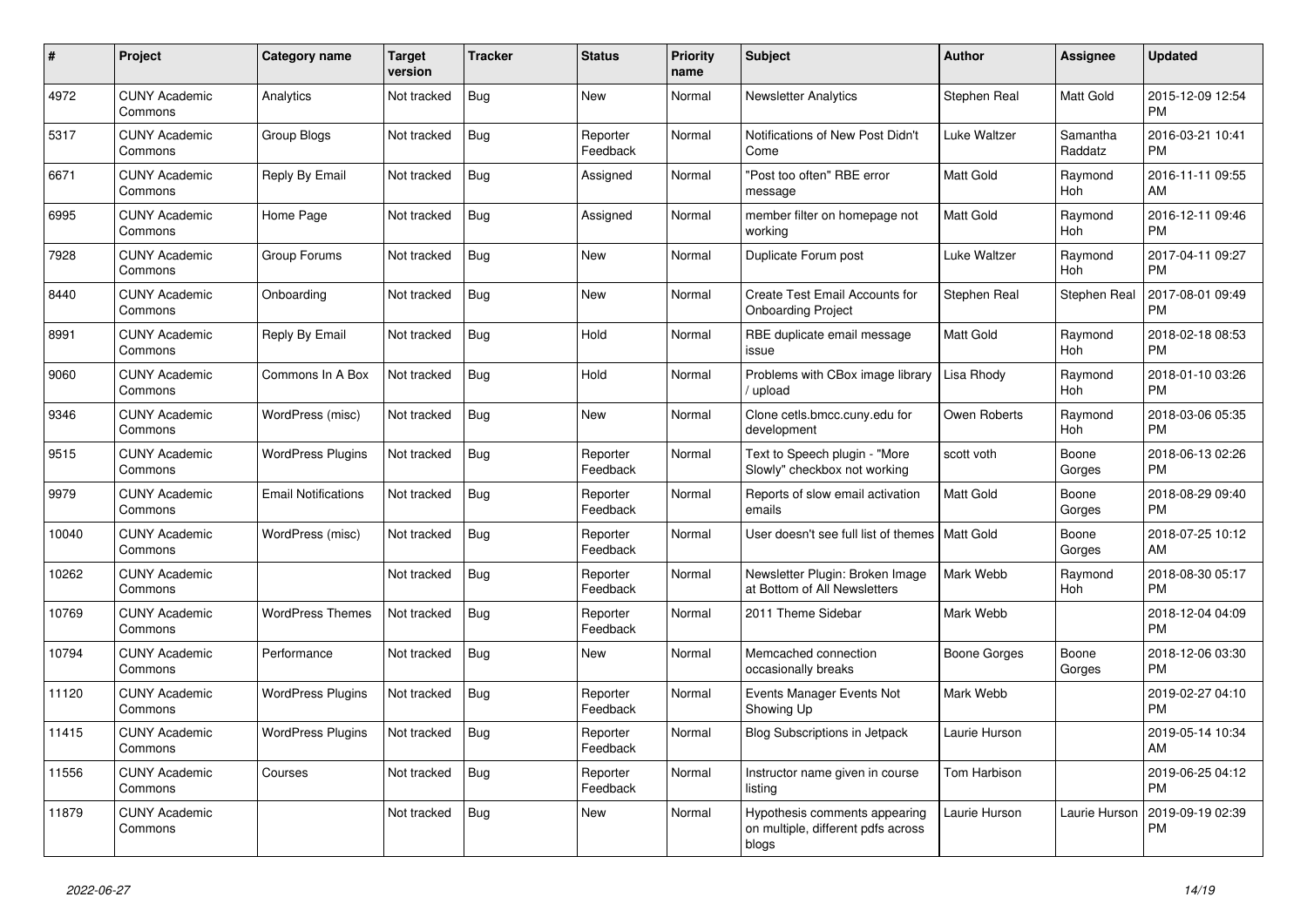| #     | Project                         | <b>Category name</b>    | <b>Target</b><br>version | <b>Tracker</b> | <b>Status</b>        | <b>Priority</b><br>name | <b>Subject</b>                                                                                | <b>Author</b>           | <b>Assignee</b>     | <b>Updated</b>                |
|-------|---------------------------------|-------------------------|--------------------------|----------------|----------------------|-------------------------|-----------------------------------------------------------------------------------------------|-------------------------|---------------------|-------------------------------|
| 12198 | <b>CUNY Academic</b><br>Commons |                         | Not tracked              | <b>Bug</b>     | Reporter<br>Feedback | Normal                  | Duplicate listing in My Sites                                                                 | Tom Harbison            |                     | 2019-12-09 05:50<br>PM        |
| 12360 | <b>CUNY Academic</b><br>Commons | <b>WordPress Themes</b> | Not tracked              | Bug            | Reporter<br>Feedback | Normal                  | site just says "DANTE We are<br>currently in maintenance mode,<br>please check back shortly." | Marilyn Weber           |                     | 2020-02-04 12:13<br>PM        |
| 12436 | <b>CUNY Academic</b><br>Commons |                         | Not tracked              | <b>Bug</b>     | Assigned             | Normal                  | Nightly system downtime                                                                       | <b>Boone Gorges</b>     |                     | 2020-08-01 09:30<br>AM        |
| 12438 | <b>CUNY Academic</b><br>Commons | Courses                 | Not tracked              | <b>Bug</b>     | New                  | Normal                  | Site appearing twice                                                                          | Laurie Hurson           | Boone<br>Gorges     | 2020-02-18 01:34<br>PM        |
| 13328 | <b>CUNY Academic</b><br>Commons | Group Forums            | Not tracked              | <b>Bug</b>     | Reporter<br>Feedback | Normal                  | cross-posting in two related<br>groups                                                        | Marilyn Weber           | Raymond<br>Hoh      | 2020-09-15 10:39<br><b>PM</b> |
| 13430 | <b>CUNY Academic</b><br>Commons | Reply By Email          | Not tracked              | Bug            | New                  | Normal                  | Delay in RBE                                                                                  | Luke Waltzer            | Raymond<br>Hoh      | 2020-10-13 11:16<br>AM        |
| 13949 | <b>CUNY Academic</b><br>Commons |                         | Not tracked              | <b>Bug</b>     | New                  | Normal                  | Continued debugging of runaway<br>MySQL connections                                           | <b>Matt Gold</b>        | Boone<br>Gorges     | 2021-09-14 10:42<br>AM        |
| 14483 | <b>CUNY Academic</b><br>Commons | WordPress - Media       | Not tracked              | <b>Bug</b>     | Reporter<br>Feedback | Normal                  | Wordpress PDF Embed Stopped<br>Working after JITP Media Clone                                 | <b>Patrick DeDauw</b>   | Boone<br>Gorges     | 2021-05-20 01:51<br><b>PM</b> |
| 14629 | <b>CUNY Academic</b><br>Commons |                         | Not tracked              | <b>Bug</b>     | Reporter<br>Feedback | Normal                  | Possible Post Order Bug?                                                                      | <b>Syelle Graves</b>    |                     | 2021-09-14 10:47<br>AM        |
| 15242 | <b>CUNY Academic</b><br>Commons | Performance             | Not tracked              | <b>Bug</b>     | Reporter<br>Feedback | Normal                  | Slugist site                                                                                  | Raffi<br>Khatchadourian | Boone<br>Gorges     | 2022-02-07 11:14<br>AM        |
| 3657  | <b>CUNY Academic</b><br>Commons | WordPress (misc)        | Not tracked              | Feature        | New                  | Normal                  | Create alert for GC email<br>addresses                                                        | <b>Matt Gold</b>        | Matt Gold           | 2016-04-14 11:29<br><b>PM</b> |
| 5679  | <b>CUNY Academic</b><br>Commons | Analytics               | Not tracked              | Feature        | <b>New</b>           | Normal                  | Logged In Users for GA                                                                        | Valerie Townsend        | Valerie<br>Townsend | 2016-06-11 09:49<br>AM        |
| 6115  | <b>CUNY Academic</b><br>Commons | Publicity               | Not tracked              | Feature        | Assigned             | Normal                  | create digital signage for GC                                                                 | <b>Matt Gold</b>        | scott voth          | 2016-10-11 10:09<br><b>PM</b> |
| 7828  | <b>CUNY Academic</b><br>Commons |                         | Not tracked              | Feature        | Assigned             | Normal                  | Theme Assessment 2017                                                                         | Margaret Galvan         | Margaret<br>Galvan  | 2017-05-02 10:41<br><b>PM</b> |
| 8837  | <b>CUNY Academic</b><br>Commons |                         | Not tracked              | Feature        | Assigned             | Normal                  | Create a form to request info from<br>people requesting premium<br>themes and plugins         | <b>Matt Gold</b>        | Marilyn<br>Weber    | 2017-11-14 03:35<br><b>PM</b> |
| 8898  | <b>CUNY Academic</b><br>Commons | Social Paper            | Not tracked              | Feature        | Assigned             | Normal                  | Usage data on docs and social<br>paper                                                        | <b>Matt Gold</b>        | Matt Gold           | 2017-11-16 11:32<br>AM        |
| 8902  | <b>CUNY Academic</b><br>Commons | Design                  | Not tracked              | Feature        | Assigned             | Normal                  | Report back on research on<br><b>BuddyPress themes</b>                                        | Matt Gold               | Michael Smith       | 2017-11-10 12:31<br><b>PM</b> |
| 8976  | <b>CUNY Academic</b><br>Commons | Reply By Email          | Not tracked              | Feature        | Assigned             | Normal                  | Package RBE new topics<br>posting?                                                            | Matt Gold               | Raymond<br>Hoh      | 2017-12-04 02:34<br><b>PM</b> |
| 9420  | <b>CUNY Academic</b><br>Commons | cuny.is                 | Not tracked              | Feature        | New                  | Normal                  | Request for http://cuny.is/streams                                                            | Raffi<br>Khatchadourian | Marilyn<br>Weber    | 2018-04-02 10:08<br>AM        |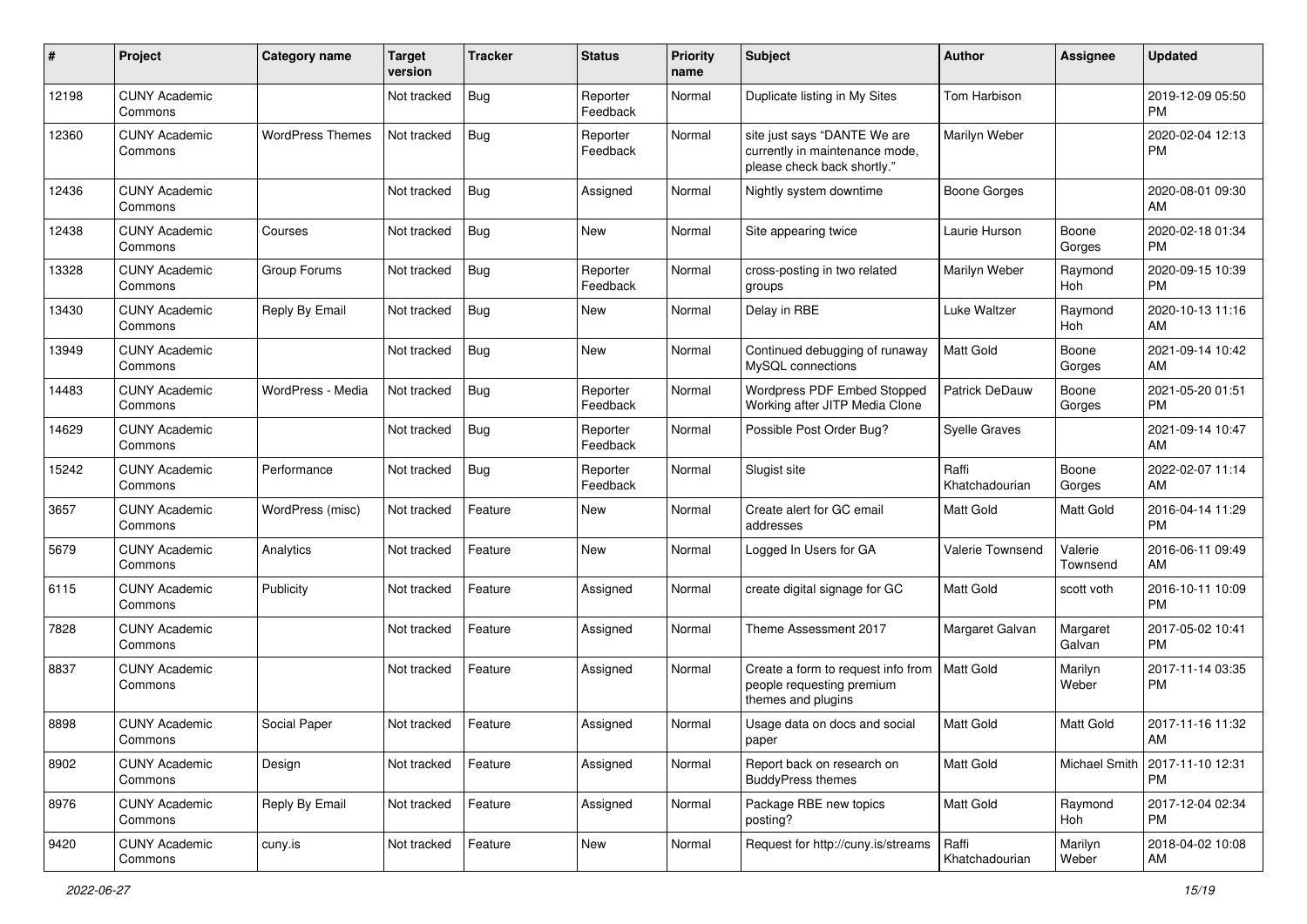| #     | Project                         | <b>Category name</b> | <b>Target</b><br>version | <b>Tracker</b> | <b>Status</b>        | <b>Priority</b><br>name | <b>Subject</b>                                                                                                                               | Author                  | Assignee            | <b>Updated</b>                |
|-------|---------------------------------|----------------------|--------------------------|----------------|----------------------|-------------------------|----------------------------------------------------------------------------------------------------------------------------------------------|-------------------------|---------------------|-------------------------------|
| 9643  | <b>CUNY Academic</b><br>Commons | Publicity            | Not tracked              | Feature        | New                  | Normal                  | Create a page on the Commons<br>for logos etc.                                                                                               | Stephen Real            | Stephen Real        | 2018-04-24 10:53<br>AM        |
| 9908  | <b>CUNY Academic</b><br>Commons |                      | Not tracked              | Feature        | New                  | Normal                  | Is it possible to send email<br>updates to users (or an email<br>address not on the list) for only a<br>single page AFTER being<br>prompted? | <b>Michael Shields</b>  | scott voth          | 2018-06-11 01:34<br><b>PM</b> |
| 11077 | <b>CUNY Academic</b><br>Commons | Events               | Not tracked              | Feature        | Reporter<br>Feedback | Normal                  | Show event category description<br>in event list view                                                                                        | Raffi<br>Khatchadourian |                     | 2019-02-12 10:38<br><b>PM</b> |
| 11517 | <b>CUNY Academic</b><br>Commons |                      | Not tracked              | Feature        | Assigned             | Normal                  | wp-accessibility plugin should not<br>strip 'target=" blank" by default                                                                      | <b>Boone Gorges</b>     | Laurie Hurson       | 2019-09-24 09:57<br>AM        |
| 12911 | <b>CUNY Academic</b><br>Commons |                      | Not tracked              | Feature        | New                  | Normal                  | Block access to xmlrpc.php based<br>on User-Agent                                                                                            | <b>Boone Gorges</b>     | Boone<br>Gorges     | 2020-06-09 05:12<br><b>PM</b> |
| 14394 | <b>CUNY Academic</b><br>Commons |                      | Not tracked              | Feature        | New                  | Normal                  | Commons News Site - redesign                                                                                                                 | scott voth              | scott voth          | 2021-09-14 10:46<br>AM        |
| 15923 | <b>CUNY Academic</b><br>Commons |                      | Not tracked              | Feature        | Reporter<br>Feedback | Normal                  | <b>Bellows Plugin Adjustments</b>                                                                                                            | Laurie Hurson           |                     | 2022-04-20 10:10<br>AM        |
| 636   | <b>CUNY Academic</b><br>Commons | WordPress (misc)     | Not tracked              | Support        | Assigned             | Normal                  | Create Lynda.com-like Table of<br>Contents for Prospective Tutorial<br>Screencasts                                                           | <b>Matt Gold</b>        | scott voth          | 2016-02-23 03:12<br><b>PM</b> |
| 2175  | <b>CUNY Academic</b><br>Commons | WordPress (misc)     | Not tracked              | Support        | Assigned             | Normal                  | Subscibe 2 vs. Jetpack<br>subscription options                                                                                               | local admin             | Matt Gold           | 2016-01-26 04:58<br><b>PM</b> |
| 4070  | <b>CUNY Academic</b><br>Commons | Analytics            | Not tracked              | Support        | Assigned             | Normal                  | Request for JITP site analytics                                                                                                              | Matt Gold               | Seth Persons        | 2016-02-23 03:09<br><b>PM</b> |
| 4986  | <b>CUNY Academic</b><br>Commons | ZenDesk              | Not tracked              | Support        | Assigned             | Normal                  | Prepare documentation for<br>Zendesk re web widget                                                                                           | Matt Gold               | Samantha<br>Raddatz | 2016-02-25 03:09<br><b>PM</b> |
| 8607  | <b>CUNY Academic</b><br>Commons |                      | Not tracked              | Support        | New                  | Normal                  | Paypal?                                                                                                                                      | Marilyn Weber           | Matt Gold           | 2018-05-15 01:37<br><b>PM</b> |
| 9729  | <b>CUNY Academic</b><br>Commons | <b>SEO</b>           | Not tracked              | Support        | New                  | Normal                  | 503 Errors showing on<br>newlaborforum.cuny.edu                                                                                              | Diane Krauthamer        | Raymond<br>Hoh      | 2018-05-22 04:48<br><b>PM</b> |
| 9941  | <b>CUNY Academic</b><br>Commons | Wiki                 | Not tracked              | Support        | Assigned             | Normal                  | Wiki functionality                                                                                                                           | <b>Matt Gold</b>        | Boone<br>Gorges     | 2018-06-26 10:57<br>AM        |
| 10273 | <b>CUNY Academic</b><br>Commons | Registration         | Not tracked              | Support        | Reporter<br>Feedback | Normal                  | users combining CF and campus<br>address                                                                                                     | Marilyn Weber           |                     | 2019-09-18 10:58<br>AM        |
| 10657 | <b>CUNY Academic</b><br>Commons |                      | Not tracked              | Support        | Reporter<br>Feedback | Normal                  | child theme problems                                                                                                                         | Marilyn Weber           |                     | 2018-11-08 01:19<br><b>PM</b> |
| 10839 | <b>CUNY Academic</b><br>Commons | About page           | Not tracked              | Support        | New                  | Normal                  | <b>Mission Statement Needs</b><br>Revision                                                                                                   | scott voth              | Matt Gold           | 2018-12-26 10:58<br>AM        |
| 10982 | <b>CUNY Academic</b><br>Commons | Domain Mapping       | Not tracked              | Support        | Reporter<br>Feedback | Normal                  | <b>CNAME</b> question                                                                                                                        | scott voth              |                     | 2019-01-22 04:29<br><b>PM</b> |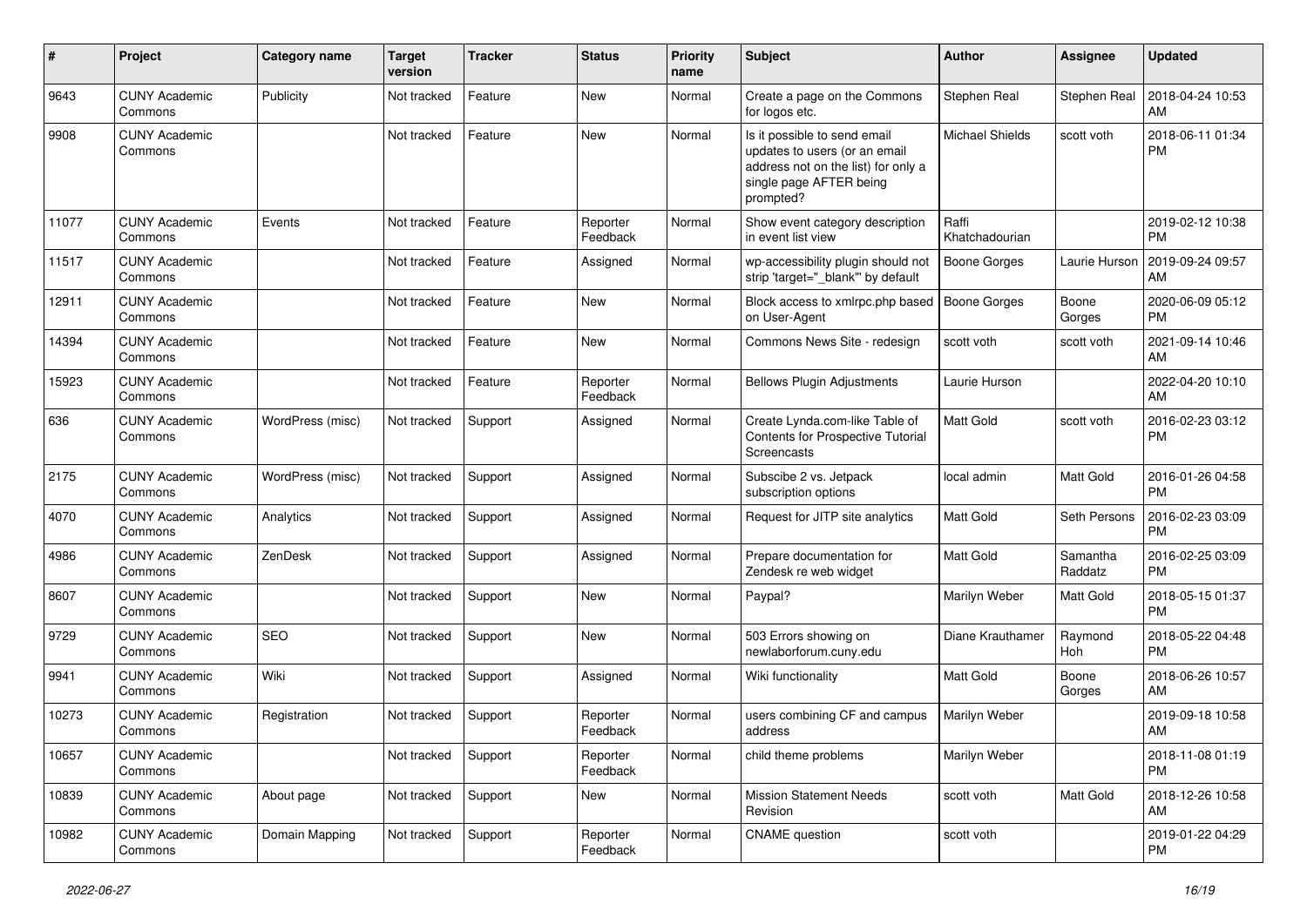| #     | Project                         | <b>Category name</b>      | <b>Target</b><br>version | <b>Tracker</b> | <b>Status</b>        | <b>Priority</b><br>name | <b>Subject</b>                                                    | <b>Author</b>   | <b>Assignee</b>       | <b>Updated</b>                |
|-------|---------------------------------|---------------------------|--------------------------|----------------|----------------------|-------------------------|-------------------------------------------------------------------|-----------------|-----------------------|-------------------------------|
| 11149 | <b>CUNY Academic</b><br>Commons |                           | Not tracked              | Support        | Reporter<br>Feedback | Normal                  | comments getting blocked                                          | Marilyn Weber   | Raymond<br><b>Hoh</b> | 2019-03-26 11:40<br>AM        |
| 11386 | <b>CUNY Academic</b><br>Commons | WordPress - Media         | Not tracked              | Support        | Reporter<br>Feedback | Normal                  | disappearing images                                               | scott voth      | Boone<br>Gorges       | 2019-05-14 10:32<br>AM        |
| 11449 | <b>CUNY Academic</b><br>Commons | WordPress - Media         | Not tracked              | Support        | Reporter<br>Feedback | Normal                  | Cloning Media Library for JITP<br>from Staging to Production Site | Patrick DeDauw  | Boone<br>Gorges       | 2019-05-13 12:00<br><b>PM</b> |
| 11493 | <b>CUNY Academic</b><br>Commons | Domain Mapping            | Not tracked              | Support        | Reporter<br>Feedback | Normal                  | Domain Mapping Request - Talia<br>Schaffer                        | scott voth      | Matt Gold             | 2019-08-06 08:39<br>AM        |
| 11509 | <b>CUNY Academic</b><br>Commons |                           | Not tracked              | Support        | Reporter<br>Feedback | Normal                  | deleted Page causing a Menu<br>problem?                           | Marilyn Weber   |                       | 2019-06-04 09:54<br>AM        |
| 11519 | <b>CUNY Academic</b><br>Commons |                           | Not tracked              | Support        | Assigned             | Normal                  | comment option not appearing                                      | Marilyn Weber   |                       | 2019-09-24 10:28<br>AM        |
| 11545 | <b>CUNY Academic</b><br>Commons | <b>WordPress Plugins</b>  | Not tracked              | Support        | New                  | Normal                  | Twitter searches in WordPress                                     | Gina Cherry     | Matt Gold             | 2019-09-23 01:03<br>PM        |
| 11624 | <b>CUNY Academic</b><br>Commons | WordPress (misc)          | Not tracked              | Support        | <b>New</b>           | Normal                  | Change pages into posts or swap<br>database for a Commons site?   | Stephen Klein   | Raymond<br>Hoh        | 2019-07-09 11:04<br>AM        |
| 11771 | <b>CUNY Academic</b><br>Commons |                           | Not tracked              | Support        | Reporter<br>Feedback | Normal                  | post displays in sections                                         | Marilyn Weber   |                       | 2019-08-20 10:34<br>AM        |
| 11787 | <b>CUNY Academic</b><br>Commons |                           | Not tracked              | Support        | Reporter<br>Feedback | Normal                  | automated comments notifications<br>on ZenDesk                    | Marilyn Weber   |                       | 2019-08-26 06:18<br><b>PM</b> |
| 11848 | <b>CUNY Academic</b><br>Commons |                           | Not tracked              | Support        | Hold                 | Normal                  | a Dean of Faculty wants to share<br>a large file                  | Marilyn Weber   |                       | 2019-09-24 08:44<br>AM        |
| 11883 | <b>CUNY Academic</b><br>Commons | Help/Codex                | Not tracked              | Support        | New                  | Normal                  | Need Embedding Help Page<br>Update (Tableau)                      | Anthony Wheeler | scott voth            | 2019-09-24 08:49<br>AM        |
| 12004 | <b>CUNY Academic</b><br>Commons |                           | Not tracked              | Support        | Reporter<br>Feedback | Normal                  | Notifications for spam blog<br>comments                           | Gina Cherry     | Raymond<br>Hoh        | 2019-11-01 12:05<br><b>PM</b> |
| 12247 | <b>CUNY Academic</b><br>Commons | Publicity                 | Not tracked              | Support        | New                  | Normal                  | <b>Screenshot of First Commons</b><br>Homepage                    | scott voth      | scott voth            | 2020-01-14 12:08<br><b>PM</b> |
| 12328 | <b>CUNY Academic</b><br>Commons |                           | Not tracked              | Support        | New                  | Normal                  | Sign up Code for Non-CUNY<br>Faculty                              | Laurie Hurson   |                       | 2020-01-28 10:25<br>AM        |
| 12350 | <b>CUNY Academic</b><br>Commons | <b>Blogs (BuddyPress)</b> | Not tracked              | Support        | Reporter<br>Feedback | Normal                  | URL creation problem                                              | Marilyn Weber   |                       | 2020-02-03 11:27<br>AM        |
| 12352 | <b>CUNY Academic</b><br>Commons |                           | Not tracked              | Support        | <b>New</b>           | Normal                  | "posts list" page builder block<br>option                         | Marilyn Weber   |                       | 2020-02-03 01:29<br><b>PM</b> |
| 12382 | <b>CUNY Academic</b><br>Commons | Membership                | Not tracked              | Support        | <b>New</b>           | Normal                  | Email request change                                              | Marilyn Weber   | Marilyn<br>Weber      | 2020-02-06 12:56<br><b>PM</b> |
| 12484 | <b>CUNY Academic</b><br>Commons |                           | Not tracked              | Support        | Reporter<br>Feedback | Normal                  | Sign up Code for COIL Course<br>starting in March                 | Laurie Hurson   | Matt Gold             | 2020-03-02 02:26<br>PM        |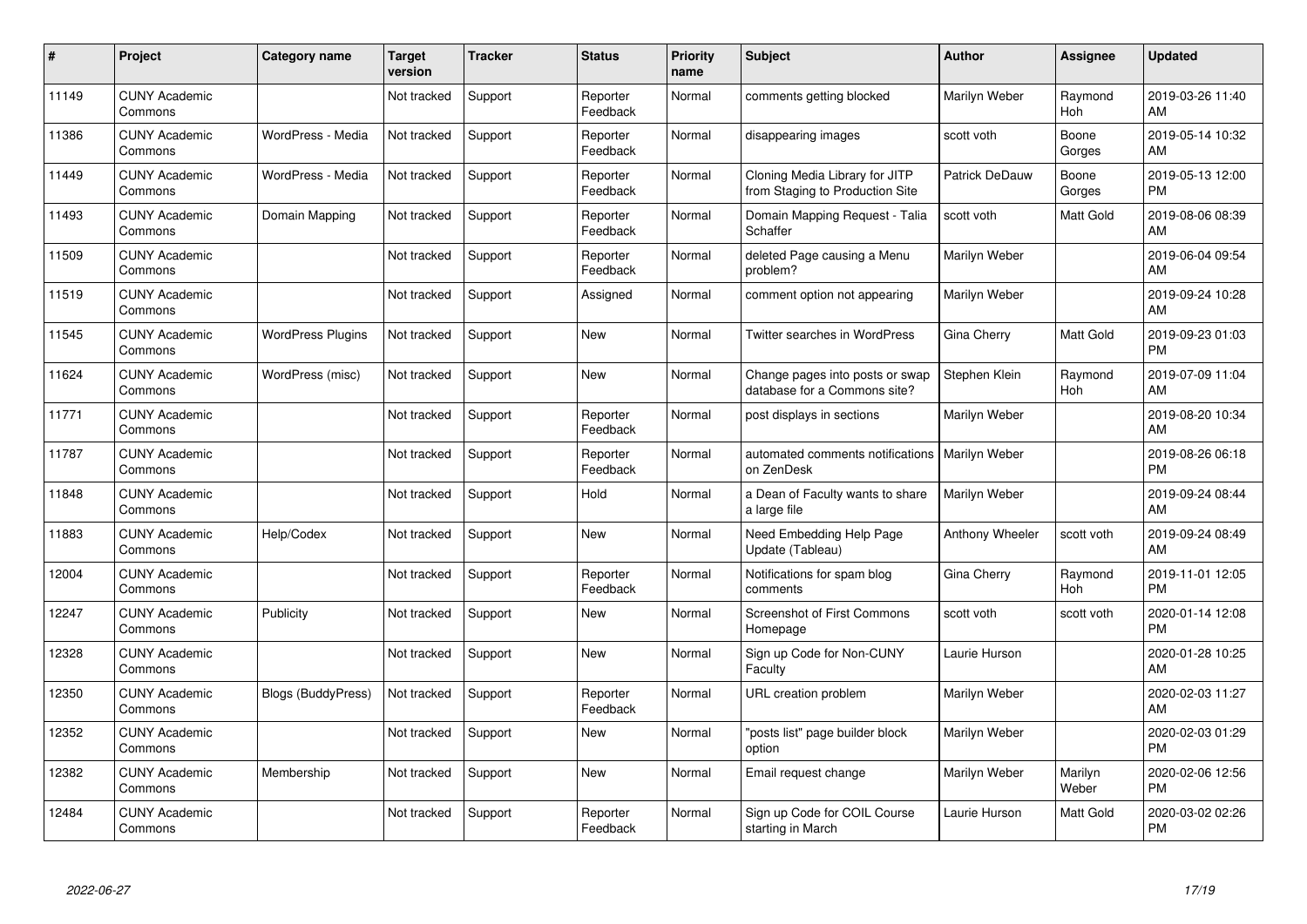| #     | <b>Project</b>                  | <b>Category name</b>     | <b>Target</b><br>version | Tracker       | <b>Status</b>        | <b>Priority</b><br>name | <b>Subject</b>                                                         | <b>Author</b>      | Assignee              | <b>Updated</b>                |
|-------|---------------------------------|--------------------------|--------------------------|---------------|----------------------|-------------------------|------------------------------------------------------------------------|--------------------|-----------------------|-------------------------------|
| 12741 | <b>CUNY Academic</b><br>Commons | <b>WordPress Plugins</b> | Not tracked              | Support       | Reporter<br>Feedback | Normal                  | Tableau Public Viz Block                                               | Marilyn Weber      | Raymond<br><b>Hoh</b> | 2020-05-12 11:00<br>AM        |
| 13034 | <b>CUNY Academic</b><br>Commons |                          | Not tracked              | Support       | Reporter<br>Feedback | Normal                  | a site is asking people to join the<br>Commons to get a download       | Marilyn Weber      |                       | 2020-07-12 07:23<br>AM        |
| 13255 | <b>CUNY Academic</b><br>Commons |                          | Not tracked              | Support       | Reporter<br>Feedback | Normal                  | Accessibility problems                                                 | Marilyn Weber      |                       | 2020-09-01 05:48<br><b>PM</b> |
| 13286 | <b>CUNY Academic</b><br>Commons |                          | Not tracked              | Support       | <b>New</b>           | Normal                  | problem connecting with<br>WordPress app                               | Marilyn Weber      | Raymond<br><b>Hoh</b> | 2020-09-08 11:16<br>AM        |
| 13975 | <b>CUNY Academic</b><br>Commons | Social Paper             | Not tracked              | Support       | Reporter<br>Feedback | Normal                  | can't approve comments on<br>Social Paper paper                        | Marilyn Weber      |                       | 2021-02-12 09:33<br>AM        |
| 14074 | <b>CUNY Academic</b><br>Commons | WordPress (misc)         | Not tracked              | Support       | Reporter<br>Feedback | Normal                  | page password protection<br>problem                                    | Marilyn Weber      |                       | 2021-03-02 11:03<br>AM        |
| 14398 | <b>CUNY Academic</b><br>Commons |                          | Not tracked              | Support       | Reporter<br>Feedback | Normal                  | Events plug-in notification<br>problem                                 | Marilyn Weber      |                       | 2021-05-11 11:21<br>AM        |
| 14538 | <b>CUNY Academic</b><br>Commons |                          | Not tracked              | Support       | Reporter<br>Feedback | Normal                  | <b>Weebly To Commons</b>                                               | Laurie Hurson      |                       | 2021-09-14 10:47<br>AM        |
| 14842 | <b>CUNY Academic</b><br>Commons |                          | Not tracked              | Support       | Reporter<br>Feedback | Normal                  | Question about widgets and block<br>editor                             | Gina Cherry        |                       | 2021-10-06 03:01<br><b>PM</b> |
| 14900 | <b>CUNY Academic</b><br>Commons |                          | Not tracked              | Support       | Reporter<br>Feedback | Normal                  | previous theme?                                                        | Marilyn Weber      |                       | 2021-10-25 10:31<br>AM        |
| 14911 | <b>CUNY Academic</b><br>Commons | <b>WordPress Themes</b>  | Not tracked              | Support       | <b>New</b>           | Normal                  | Twentytwentyone theme                                                  | Marilyn Weber      |                       | 2021-10-28 10:37<br>AM        |
| 14983 | <b>CUNY Academic</b><br>Commons | WordPress (misc)         | Not tracked              | Support       | Reporter<br>Feedback | Normal                  | "Read More" tag not working                                            | Rebecca Krisel     | Raymond<br>Hoh        | 2021-11-23 01:17<br><b>PM</b> |
| 14994 | <b>CUNY Academic</b><br>Commons | cdev.gc.cuny.edu         | Not tracked              | Support       | In Progress          | Normal                  | Clear Cache on CDEV                                                    | scott voth         | Raymond<br><b>Hoh</b> | 2021-12-07 03:51<br><b>PM</b> |
| 15176 | <b>CUNY Academic</b><br>Commons |                          | Not tracked              | Support       | Reporter<br>Feedback | Normal                  | Archiving Q Writing & Old<br>Wordpress Sites on the Commons            | Laurie Hurson      |                       | 2022-02-08 10:28<br>AM        |
| 15816 | <b>CUNY Academic</b><br>Commons |                          | Not tracked              | Support       | <b>New</b>           | Normal                  | slow loading at SPS                                                    | Marilyn Weber      |                       | 2022-04-05 01:26<br><b>PM</b> |
| 2666  | <b>CUNY Academic</b><br>Commons | About page               | Not tracked              | Documentation | Assigned             | Normal                  | <b>Update About Text</b>                                               | <b>Chris Stein</b> | Luke Waltzer          | 2016-03-04 11:19<br>AM        |
| 3524  | <b>CUNY Academic</b><br>Commons | Documentation            | Not tracked              | Documentation | Assigned             | Normal                  | Post describing all you can do<br>when starting up a new<br>blog/group | Matt Gold          | scott voth            | 2014-10-04 12:56<br><b>PM</b> |
| 3565  | <b>CUNY Academic</b><br>Commons | My Commons               | Not tracked              | Documentation | <b>New</b>           | Normal                  | Load Newest inconsistencies                                            | <b>Chris Stein</b> | scott voth            | 2015-11-09 01:16<br><b>PM</b> |
| 8666  | <b>CUNY Academic</b><br>Commons | Teaching                 | Not tracked              | Documentation | Assigned             | Normal                  | Create Teaching on the<br>Commons Resource Page                        | Matt Gold          | Laurie Hurson         | 2019-09-23 03:16<br><b>PM</b> |